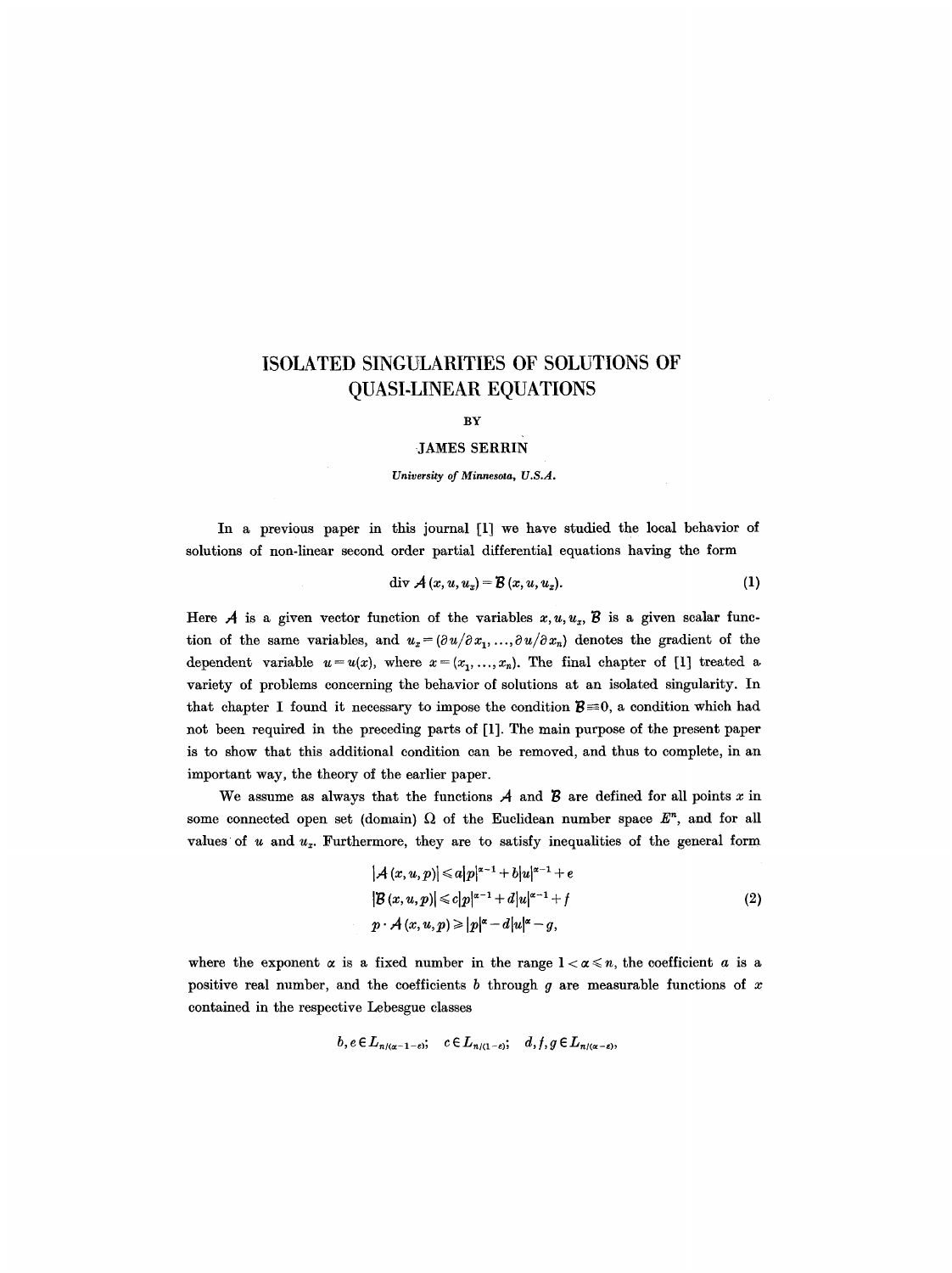where  $\varepsilon > 0$ , (if  $\alpha < n$ , the Lebesgue class of b can be weakened to  $L_{n/(\alpha-1)}$ ). We shall then prove the following result, generalizing Theorem 12 of [1] to the case of a nonvanishing right hand side  $\mathcal{B}(x, u, u_x)$ .

**THEOREM** 1. Let u be a continuous solution of (1) in the set  $D-\{0\}$ , where D is a domain in  $\Omega$ . Suppose that  $u \geqslant L$  for some constant L. Then either u has a remov*able singularity at O, or else* 

$$
u \approx \begin{cases} r^{(\alpha-n)/(\alpha-1)}, & \alpha < n, \\ \log 1/r, & \alpha = n, \end{cases}
$$
 (3)

*in the neighborhood of the origin. (Here*  $f \approx g$  *means that*  $C' \leq f/g \leq C''$ *, where C' and C'' are positive constants.)* 

This result applies in particular to solutions of the variational problem

$$
\delta \int F(x, u, u_x) \, dx = 0,
$$

provided the integrand obeys certain natural conditions (of. [2]). In the case of quadratic variational problems, for example, Theorem 1 implies that the order of growth at a positive isolated singularity is  $r^{2-n}$  or log  $1/r$ , depending on whether  $n>2$  or  $n=2$ . Earlier results of a similar nature are noted in the introductory paragraphs of [1].

Theorem 1 is proved in the following two sections. In contrast with the simple statement of the theorem, the intricacy of the proof comes as something of a surprise, lending its own interest to the result. The method of proof furthermore shows that a solution with a positive isolated singularity has certain of the attributes of a */undamental solution* (cf. Theorem 3). In Section 4 we show under suitable conditions that there exists a solution of (1) with precisely the asymptotic behavior (3). This result is a generalization of Theorem 13 of [1], both in the equation treated and in the weaker structure required. For linear equations

$$
\frac{\partial}{\partial x_i}\left(a_{ij}\frac{\partial u}{\partial x_j} + b_i u + e_i\right) = c_i \frac{\partial u}{\partial x_i} + du + f \tag{4}
$$

it is possible to obtain somewhat more detailed conclusions. In Section 5 we consider two results generalizing Theorems 14 and 15 of reference [1]. Although we shall not present the details here, it is also worth noting that the results of the paper may be used to construct a Green's function  $G(x, y)$  for (4), having the usual properties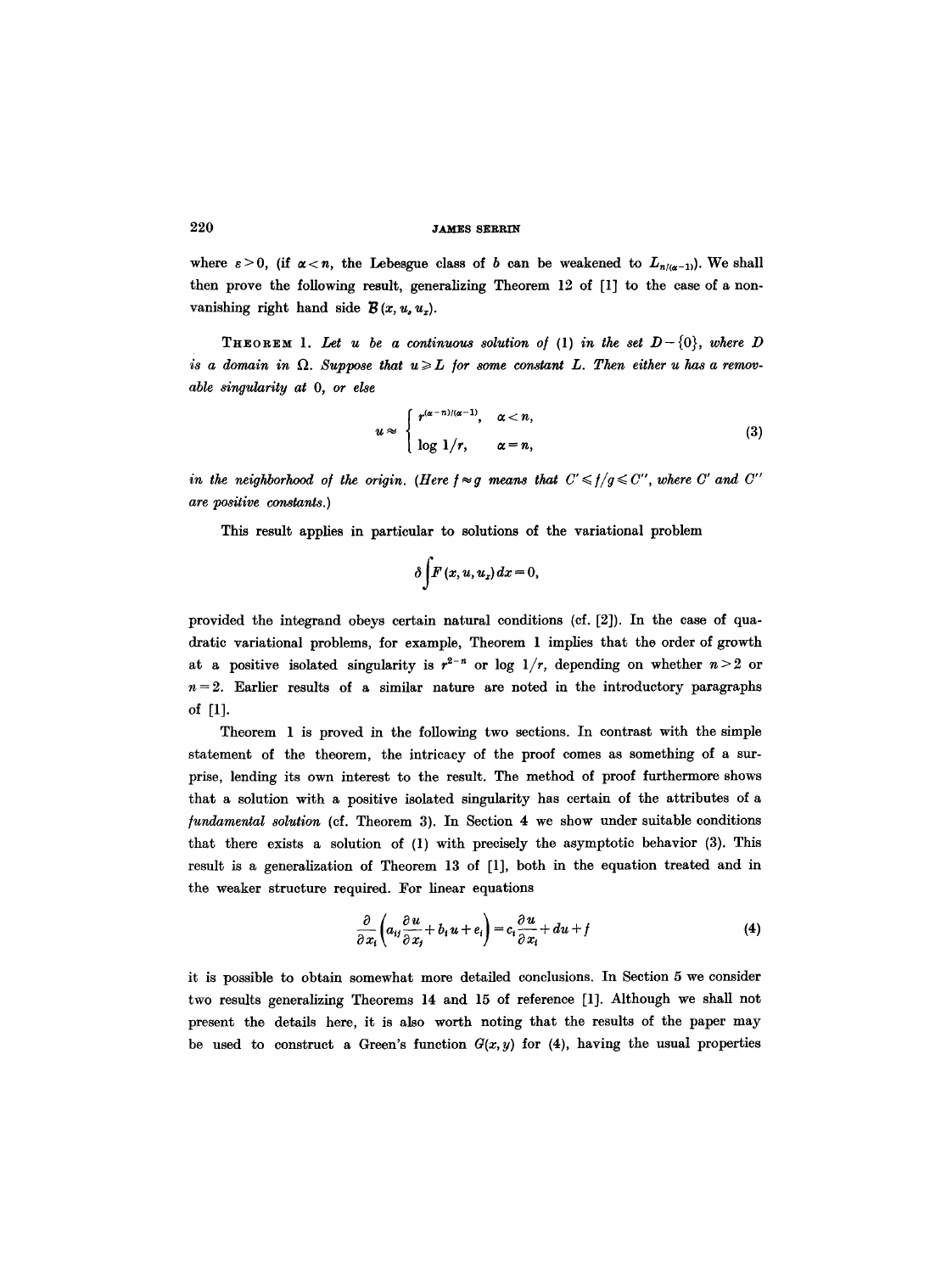of positivity and symmetry, and yelding a representation formula for solutions of the Diriehlet problem with zero boundary data.

The final section of the paper is more or less unrelated to the earlier part. Here we take the opportunity to correct an error in [1] occurring in the statement and proof of the maximum principle. We also point out several places in [1] where the results can be slightly improved.

It is assumed throughout that the reader is familiar with Chapters I and II of [1]. Moreover, the notation and terminology of that paper will be used as needed. In particular, we recall that a *continuous solution of* (1) *in a domain D* is a function u which is continuous and has strong derivatives which are locally of class  $L_{\infty}$  over D, and is such that

$$
\int (\phi_x \cdot \mathcal{A} + \phi \mathcal{B}) dx = 0
$$

for any continuously differentiable function  $\phi = \phi(x)$  with compact support in D.

### 1. **Proof of Theorem 1. First Part**

We shall assume that the singularity at 0 is not removable. To prove the theorem it must therefore be shown that  $u$  has the asymptotic behavior (3) in the neighborhood of the origin. We shall restrict our discussion, in fact, to the ball  $S = \{ |x| \le R \}$ in D, where R is chosen so that the Lebesgue norms  $||b||$ ,  $||c||$ , and  $||d||$  over S are suitably small (how small will be determined in the course of the proof, but in any case will depend only on  $\alpha$ , n, and  $\varepsilon$ ). It may be assumed without loss of generality that  $u < 0$  on the circumference  $|x| = R$ ; indeed, if this is not already the case, it can be accomplished simply by the subtraction of a suitable constant from  $u$ , a device which affects the structure of (1) only by increasing the relatively unimportant coefficients  $e, f$ , and  $g$ .

**LEMMA 1.** Let  $\Theta$  be a stongly  $(L_{\alpha})$  differentiable function with compact support in  $|x| < R$ , which is identically 1 in some neighborhood of the origin. Then

$$
\int {\Theta_x \cdot A + (\Theta - 1) B} dx = \text{Const.} = \overline{K},
$$

*where the constant is independent of the particular choice of O.* 

*Proof.* Let  $\Theta$  and  $\overline{\Theta}$  be two functions satisfying the conditions of the lemma. Then  $\phi = \overline{\Theta} - \Theta$  has compact support in  $0 < |x| < R$ , and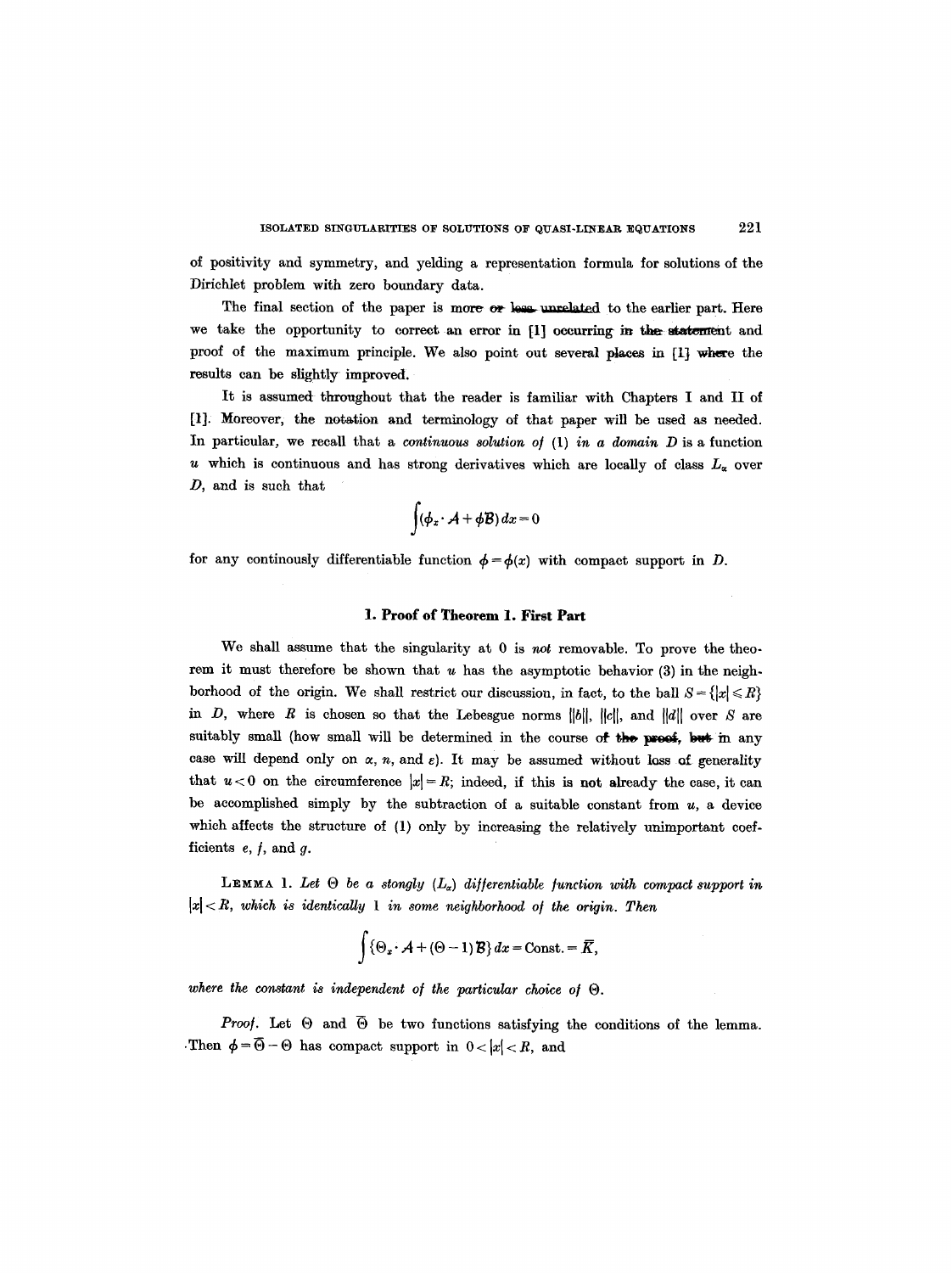$$
\int \{(\overline{\Theta}-\Theta)_x\cdot \mathcal{A}+(\overline{\Theta}-\Theta)\mathcal{B}\}\,dx=0.
$$

Since  $\Theta = 1$  near 0 this can be rewritten

$$
\int {\{\overline{\Theta}_x \cdot A + (\overline{\Theta} - 1) \mathcal{B}\} dx} = \int {\{\Theta_x \cdot A + (\Theta - 1) \mathcal{B}\} dx},
$$

proving the lemma.

Since we have assumed that the singularity at 0 is not removable, it is clear from the remark on page 278 of [1] that  $u \rightarrow \infty$  as  $x \rightarrow 0$ . Hence there exists a constant  $\sigma_0$  such that  $u \geq 1$  for  $0 < |x| \leq \sigma_0$ . Let  $m = m(\sigma)$  denote the minimum of u on a given sphere  $|x| = \sigma$ ,  $(\sigma \le \sigma_0)$ . For  $\sigma \le |x| \le R$  let us define

$$
v = v(x, \sigma) = \begin{cases} 0 & \text{if } u(x) \leq 0 \\ u & \text{if } 0 < u(x) < m \\ m & \text{if } u(x) \geq m. \end{cases}
$$

We suppose the definition of v to be extended to the entire ball S by setting  $v \equiv m$ when  $|x| \leq \sigma$ . Then v is a strongly differentiable function with compact support in  $|x| < R$ , and is identically equal to m in a neighborhood of the origin.

Thus for fixed  $\sigma \leq \sigma_0$ , and  $m=m(\sigma)$ ,  $v=v(x,\sigma)$ , we have by Lemma 1,

$$
m\overline{K} = \int \{v_x \cdot A(x, u, u_x) + (v - m) \mathcal{B}(x, u, u_x)\} dx
$$
  
= 
$$
\int \{v_x \cdot A(x, v, v_x) + (v - m) \mathcal{B}(x, u, u_x)\} dx,
$$
 (5)

since  $v = u$  and  $v_x = u_x$  almost everywhere in the set where  $v_x \neq 0$ . Now using inequality (2),

$$
\int v_x \cdot A(x, v, v_x) dx \ge \int (|v_x|^{\alpha} - dv^{\alpha} - g) dx. \tag{6}
$$

The second term on the right may be estimated by the Hölder and Sobolev inequalities, thus  $(1)$ 

$$
\int dv^{\alpha} dx \leq ||d||_{n/\alpha} ||v||_{\alpha^*}^{\alpha} \leq \text{Const. } ||d||_{n/\alpha} ||v_x||_{\alpha}^{\alpha}.
$$
 (7)

The radius  $R$  introduced at the beginning of the proof can be chosen so small that the coefficient of  $||v_x||_{\alpha}^{\alpha}$  is  $\leq \frac{1}{3}$ . Hence by (6) and (7)

<sup>(1)</sup> This calculation is given for the case  $\alpha < n$ . If  $\alpha = n$  only slight changes are necessary.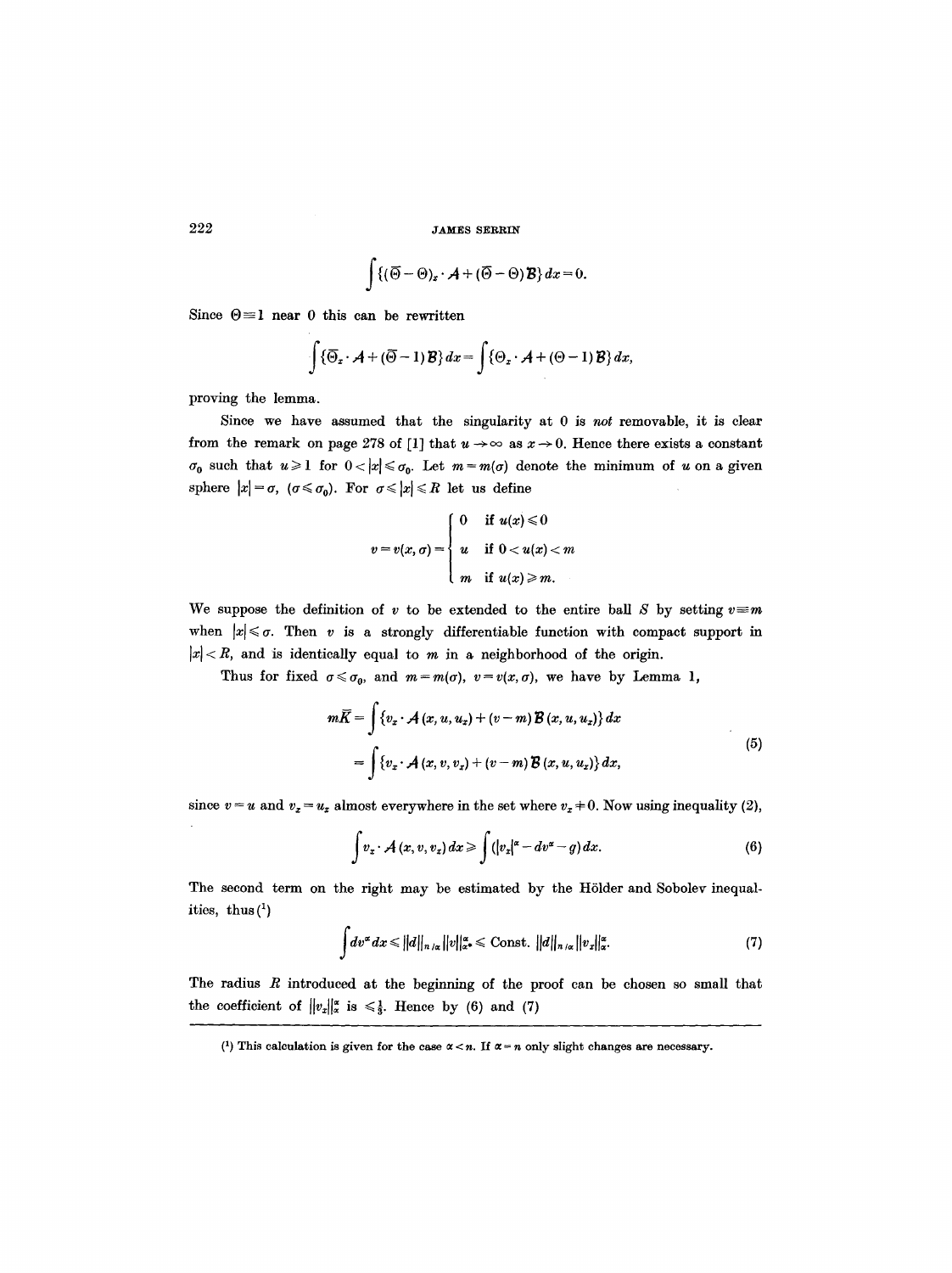$$
\int v_x \cdot \mathcal{A}(x, v, v_x) dx \ge \frac{2}{3} \int |v_x|^{\alpha} dx - C, \tag{8}
$$

where  $C$  is an appropriate constant. Moreover, by Lemmas 9 and 10 of [1], since  $v \equiv m$  for  $|x| \leq \sigma$ .

$$
\int |v_x|^{\alpha} dx \geqslant \omega_n m^{\alpha} \begin{cases} \left(\frac{n-\alpha}{\alpha-1}\right)^{\alpha-1} \sigma^{n-\alpha}, & \alpha < n, \\ (\log R/\sigma)^{1-n}, & \alpha = n. \end{cases}
$$
 (9)

Inequalities (8) and (9) serve to estimate the first term on the right hand side of (5) from below. The remaining term can be estimated by setting

$$
B(\sigma) \equiv \int_{\sigma}^{R} \left| B(x, u, u_x) \right| dx \, (1)
$$

and noting that  $|v-m| \leq m$ . Thus we have

$$
\int (v-m) \mathcal{B}(x, u, u_x) dx \geq -m B(\sigma). \tag{10}
$$

It follows from (5), therefore, that

$$
m^{\alpha} \leq \text{Const.} \left[ (B(\sigma) + \overline{K}) m + C \right] \begin{cases} \sigma^{\alpha - n}, & \alpha < n, \\ \left( \log R / \sigma \right)^{n - 1}, & \alpha = n. \end{cases}
$$
 (11)

Since  $m \geq 1$  we obtain finally

$$
m^{\alpha-1} \leq \text{Const.} \ (B(\sigma)+1) \begin{cases} \sigma^{\alpha-n}, & \alpha < n, \\ (\log R/\sigma)^{n-1}, & \alpha = n, \end{cases} \tag{12}
$$

valid for  $\sigma \leq \sigma_0$ . (Many of the multiplicative factors which appear in the proof are denoted simply by Const. These factors are usually different from line to line, but they have this in common: they can be computed explicitly and they are independent of  $\sigma$ .)

LEMMA 2. The function  $B(x, u, u_x)$  is integrable over  $0 < |x| \le R$ , and

$$
\int_{r<\sigma} |\mathcal{B}(x,u,u_x)| dx \leq \text{Const.} \begin{cases} \sigma^{\varepsilon}, & \alpha < n, \\ \sigma^{\varepsilon/2}, & \alpha = n. \end{cases}
$$

*Proof.* By the Harnaek principle (cf. Theorem 7 of [1], and the corresponding remark in Section 6 of this paper) it is clear that for any fixed  $\sigma$  less than  $\sigma_0/4$ one has

<sup>(1)</sup> We shall frequently write  $\int_a^b$  instead of  $\int_{a < r < b}$ .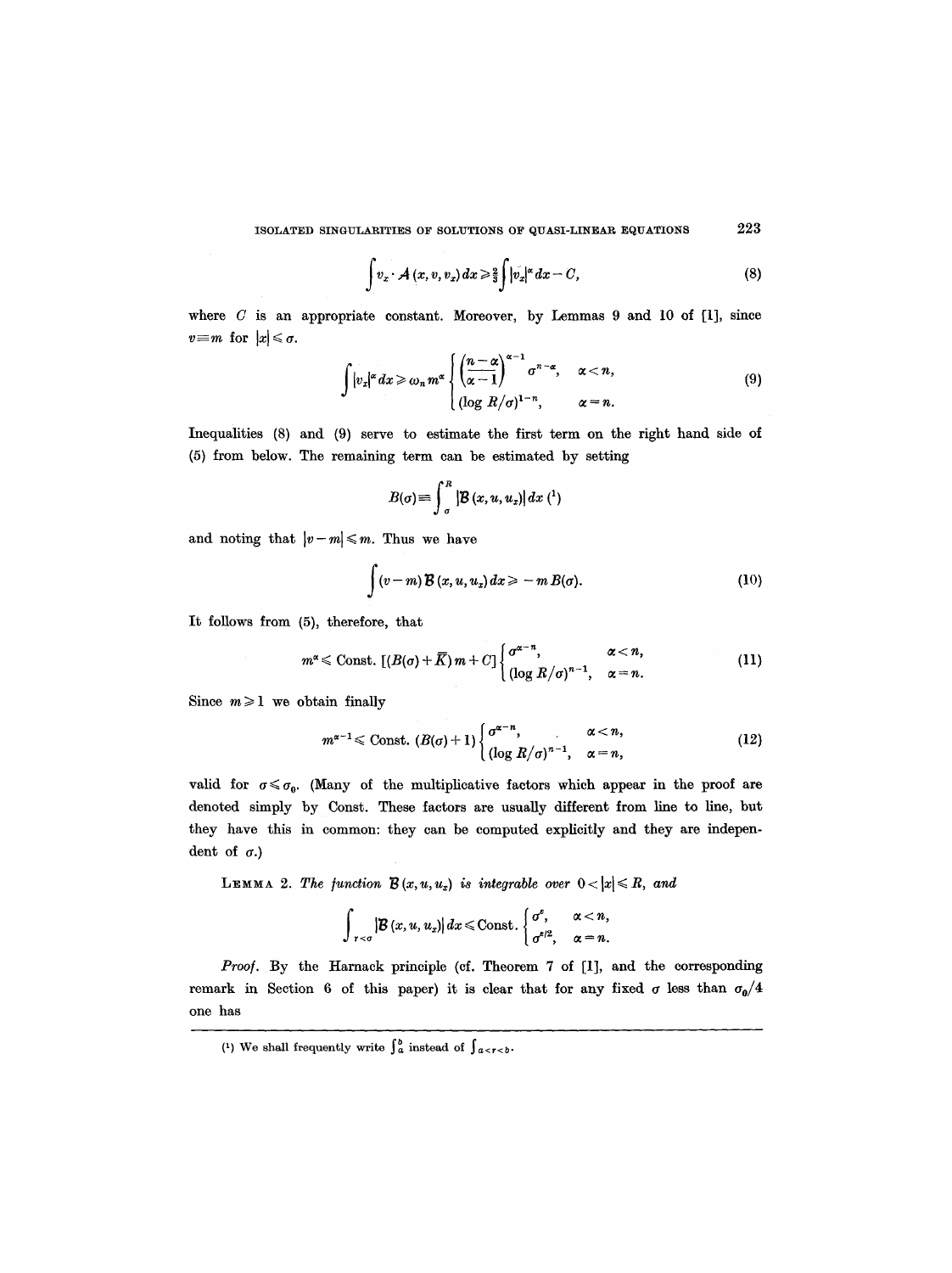$$
\max_{\sigma/2\leqslant r\leqslant 3\sigma} u(x) \leqslant C'(\min_{\sigma/2\leqslant r\leqslant 3\sigma} u(x)+k'),\tag{13}
$$

where  $C'$  and  $k'$  are appropriate constants depending only on the structure of (1). Clearly

$$
\min_{\sigma/2\leqslant r\leqslant 3\sigma} u(x)\leqslant m(\sigma) \quad \text{and} \quad m(\sigma)\geqslant 1,
$$

so that (13) implies

$$
\max_{\sigma/2\leq r\leq 3\sigma} u(x) \leq \text{Const. } m(\sigma), \quad (\sigma \leq \sigma_0/4).
$$

This being established, we now have for  $\sigma \leq \sigma_0/4$ ,

$$
\int_{\sigma}^{2\sigma} (du^{\alpha-1} + f) dx \leqslant \int_{\sigma}^{2\sigma} (d+f) u^{\alpha-1} dx
$$
  
\n
$$
\leqslant \max_{\sigma \leqslant \tau \leqslant 2\sigma} u^{\alpha-1} \cdot ||d+f||_{n/(\alpha-\epsilon)} ||1||_{n/(n-\alpha+\epsilon)}
$$
  
\n
$$
\leqslant \text{Const. } \sigma^{n-\alpha+\epsilon} m(\sigma)^{\alpha-1}.
$$
 (14)

Similarly

$$
\int_{\sigma}^{2\sigma} c |u_x|^{\alpha-1} dx \leq ||c||_{n/(1-\epsilon)} ||1||_{\alpha n/(n-\alpha+\alpha\epsilon)} ||u_x||_{\alpha}^{\alpha-1}
$$
  

$$
\leq C \text{onst.} \quad \sigma^{(n-\alpha+\alpha\epsilon)/\alpha} [\sigma^{-1} ||u||_{\alpha} + \sigma^{(n-\alpha)/\alpha}]^{\alpha-1},
$$

where we have used Theorem 1 of [1] at the second step; note that the norm  $||u||_{\alpha}$ should be taken over the larger set  $\sigma/2 \leq r \leq 3\sigma$ . Since

$$
||u||_{\alpha} \leq C
$$
const.  $\sigma^{n/\alpha}$  max  $u \leq C$  const.  $\sigma^{n/\alpha} m(\sigma)$ ,

there results finally

$$
\int_{\sigma}^{2\sigma} c |u_x|^{\alpha-1} dx \leq \text{Const. } \sigma^{n-\alpha+\varepsilon} m(\sigma)^{\alpha-1}.
$$
 (15)

Since  $|\mathcal{B}| \leq c |u_x|^{\alpha-1} + du^{\alpha-1} + f$  and since

$$
\int_{\sigma}^{2\sigma} |\mathcal{B}| dx = B(\sigma) - B(2\sigma),
$$

it follows from (14), (15), and (12) that (assuming  $\alpha < n$ )

$$
B(\sigma) - B(2\sigma) \leq \beta \sigma^e(B(\sigma) + 1), \qquad (16)
$$

where  $\beta$  is an appropriate constant.

To solve this difference inequality we first rewrite it in the form

$$
(1-\beta \sigma^\epsilon) B(\sigma) \leq \beta \sigma^\epsilon + B(2\sigma).
$$

Put  $\hat{\sigma} = (2\beta)^{-s}$ . Then for  $\sigma \le \hat{\sigma}$ ,

224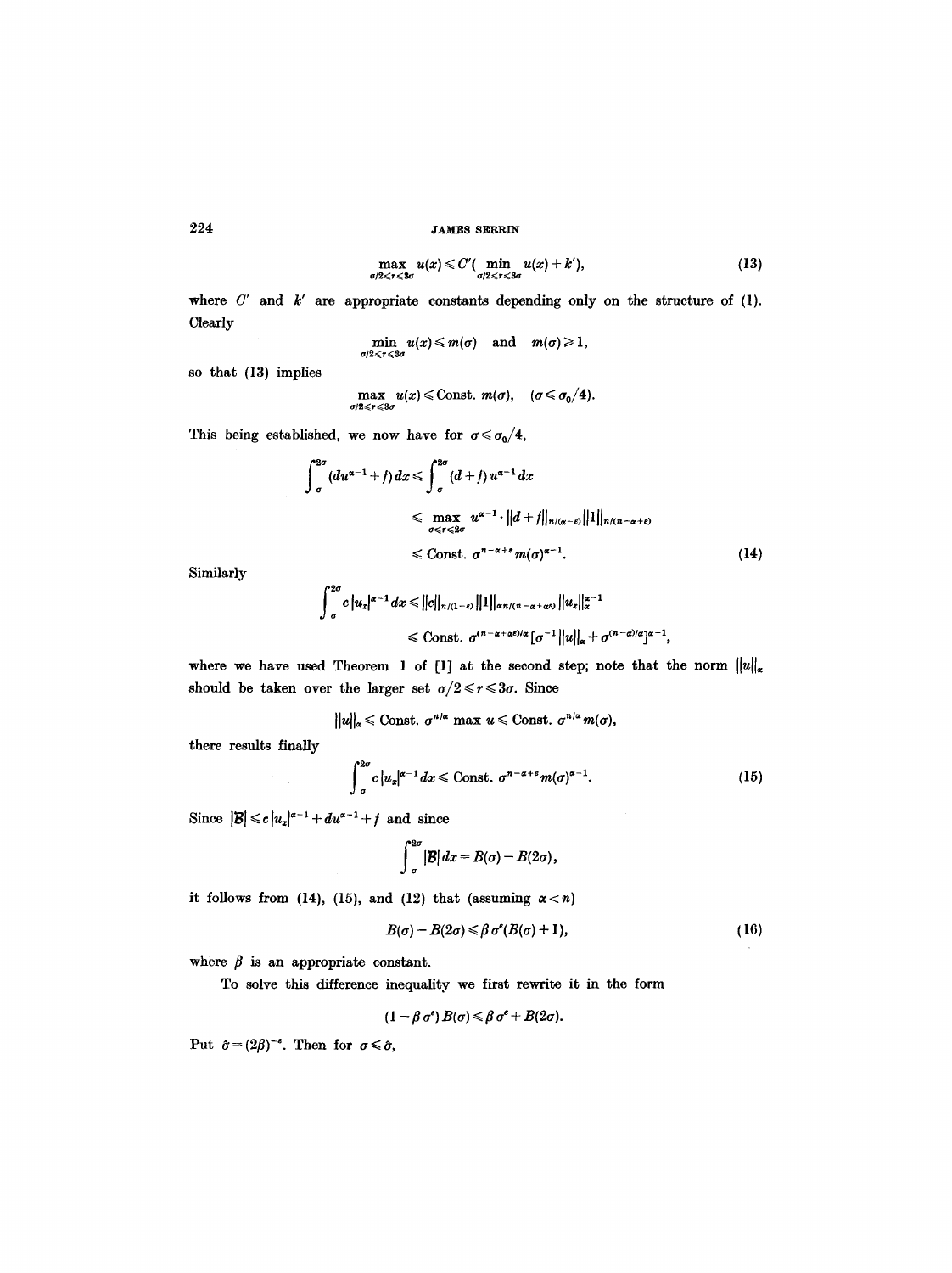ISOLATED SINGULARITIES OF SOLUTIONS OF QUASI-LINEAR EQUATIONS 225

$$
(1-\beta \sigma^{\epsilon})^{-1} \leq 2, \qquad (1-\beta \sigma^{\epsilon})^{-1} \leq \exp(2\beta \sigma^{\epsilon}),
$$

and consequently

$$
B(\sigma) \leq 2\beta \sigma^e + \exp(2\beta \sigma^e) \cdot B(2\sigma), \quad (\sigma \leq \hat{\sigma}).
$$

By successive iteration

$$
B(2^{-k}\hat{\sigma}) \leq 2^{-k\epsilon} + \exp(2^{-k\epsilon}) \cdot B(2^{1-k}\hat{\sigma})
$$
  
\$\leq 2^{-k\epsilon} + \exp(2^{-k\epsilon}) \cdot 2^{(1-k)\epsilon} + \exp(2^{-k\epsilon} + 2^{(1-k)\epsilon}) \cdot B(2^{(2-k)}\hat{\sigma})\$  
\$\leq \exp\left(\sum\_{1}^{k} 2^{-js}\right) \cdot \left\{\sum\_{1}^{k} 2^{-js} + B(\hat{\sigma})\right\}\$  
\$\leq \text{Const.} (B(\hat{\sigma}) + 1),\$

since  $\sum 2^{-j\epsilon} < \infty$ . This estimate holds for any  $k=1,2,...$ , hence  $B(\sigma)$  is uniformly bounded as  $\sigma \rightarrow 0$ . That is,  $\mathcal{B}(x, u, u_x)$  is integrable over  $0 < |x| \le R$ .

To complete the proof for the case  $\alpha < n$ , we observe that

$$
\int_0^{\sigma} \left| \mathcal{B} \left( x, u, u_x \right) \right| dx = \sum_{1}^{\infty} \left\{ B(2^{-j} \sigma) - B(2^{1-j} \sigma) \right\} \leq \beta \sigma^s (B(0) + 1) \sum_{1}^{\infty} 2^{-j\epsilon} = \text{Const. } \sigma^{\epsilon},
$$

using (16) and the fact that  $B(\sigma)$  is uniformly bounded. If  $\alpha = n$ , we obtain in place of (16)

$$
B(\sigma)-B(2\sigma)\leq \beta \sigma^{\epsilon}(B(\sigma)+1)(\log R/\sigma)^{n-1}\leq \text{Const. }\sigma^{\epsilon/2}(B(\sigma)+1)
$$

for some appropriate constant, and the required conclusion follows exactly as before. This proves the lemma.

We may now return to inequality (12). Since  $B(\sigma)$  is uniformly bounded, (12) implies

$$
m \leq \text{Const.} \begin{cases} \sigma^{(\alpha-n)/(\alpha-1)}, & \alpha < n, \\ \log R/\sigma, & \alpha = n, \end{cases} \tag{17}
$$

valid for any  $\sigma \leq \sigma_0$ . In the next section we shall complete the proof of Theorem 1 by showing that a certain reverse inequality is also valid.

# **2. Completion of the proof**

We begin with a result analogous to Lemma 1 of the preceding section.

LEMMA 3. Let  $\Theta$  be a strongly  $(L_{\alpha})$  differentiable function with compact support *in*  $|x| < R$ , which is identically 1 in some neighborhood of the origin. Then

$$
\int (\Theta_x \cdot \mathcal{A} + \Theta \mathcal{B}) dx = \text{Const.} = K,
$$

where the constant is independent of the particular choice of  $\Theta$ .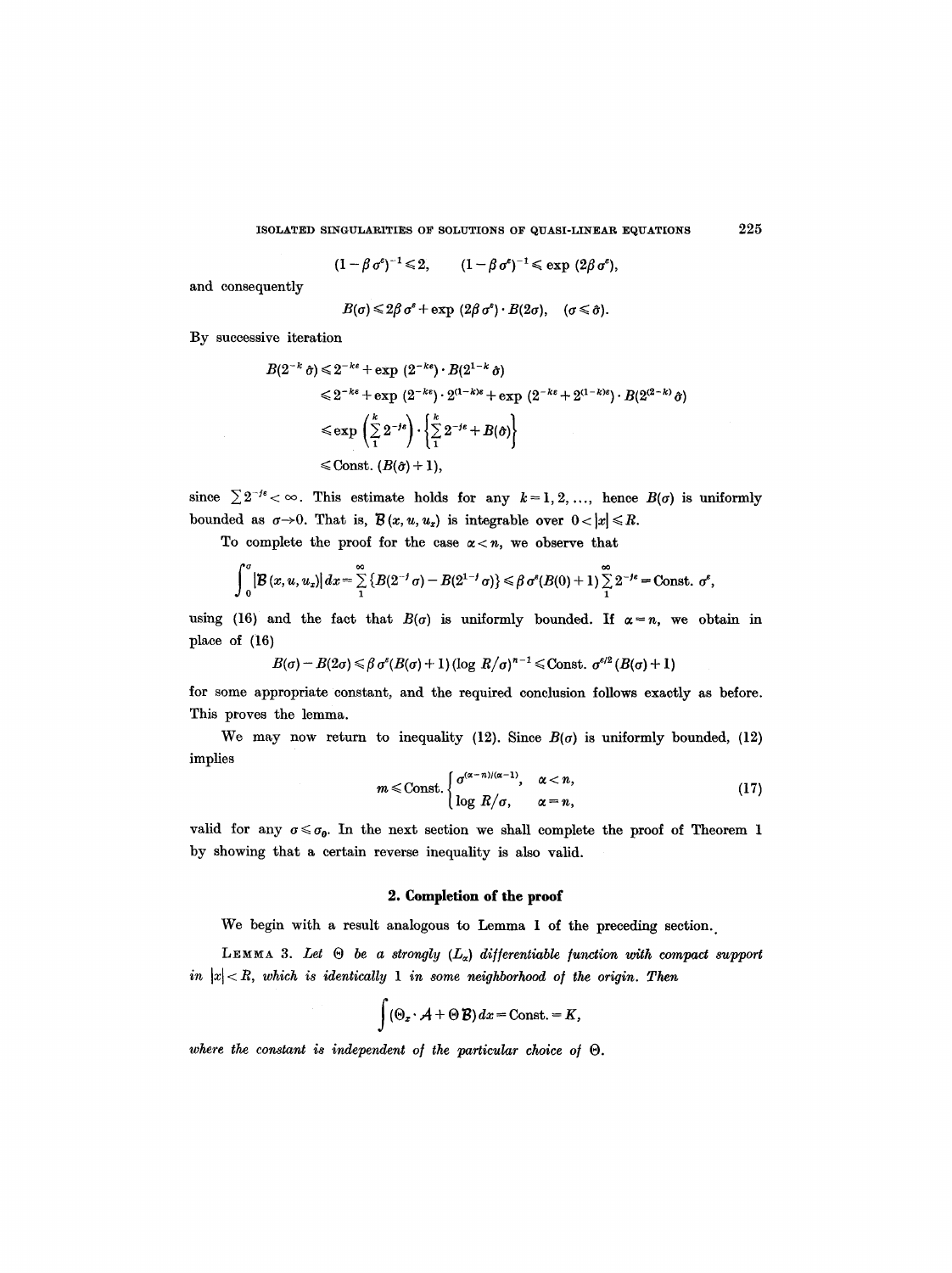*Proof.* The integral  $\int \Theta \mathcal{B} dx$  is well defined in view of Lemma 2. The result then follows by a repetition of the proof of Lemma 1.

LEMMA 4.  $K>0$ .

*Proof.* Suppose for contradiction that  $K \le 0$ . Then for fixed  $\sigma \le \sigma_0$ , and  $m = m(\sigma)$ ,  $v=v(x, a)$ , we have from Lemma 3

$$
0 \ge \int \{v_x \cdot A(x, u, u_x) + v \mathcal{B}(x, u, u_x)\} dx
$$
  
= 
$$
\int v_x \cdot A(x, v, v_x) dx + \int_{S_1} v \mathcal{B}(x, v, v_x) dx + \int_{S_2} m \mathcal{B}(x, u, u_x) dx,
$$
 (18)

where  $S_1 = \{ \sigma \leq |x| \leq R \} \cap \{u < m\}$  and  $S_2 = \{0 < |x| < \sigma\} \cup \{u \geq m\}$ , (this calculation should be compared with the corresponding one in Section 1).

As in Section 1,  $(1)$ 

$$
\int v_x \cdot \mathcal{A}(x, v, v_x) dx \geq \frac{2}{3} \int |v_x|^{\alpha} dx - C. \tag{19}
$$

Similarly  $\int_{S_1} v |\mathcal{B} (x, v, v_x) dx \leq \int (cv) |v_x|^{\alpha-1} + dv^\alpha + v f) dx$ ,

and if  $R$  is suitably small

$$
\int cv |v_x|^{\alpha-1} dx \le ||c||_n ||v||_{\alpha^*} ||v_x||_{\alpha}^{\alpha-1} \le \text{Const. } ||c||_n ||v_x||_{\alpha}^{\alpha} \le \frac{1}{12} ||v_x||_{\alpha}^{\alpha},
$$
  
and  

$$
\int dv^{\alpha} dx \le \frac{1}{3} ||v_x||_{\alpha}^{\alpha}, \quad (\text{cf. } (7)).
$$

Finally, 
$$
\int v f dx \leq ||f||_{\alpha n/(\alpha n + \alpha - n)} ||v||_{\alpha^*} \leq \text{Const.} ||v_x||_{\alpha} \leq \frac{1}{12} ||v_x||_{\alpha}^{\alpha} + \text{Const.}
$$

using Young's inequality (with the trick). Combining the last four inequalities yields

$$
\int_{S_1} v \left| \mathcal{B} \left( x, v, v_x \right) \right| dx \leq \frac{1}{2} ||v_x||_{\alpha}^{\alpha} + C. \tag{20}
$$

Hence from (18) (19), (20), and the capacity inequality (9), there results easily

$$
m^{\alpha} \leq \text{Const.} \left[ m \int_{S_2} \left| \mathcal{B} \left( x, u, u_x \right) \right| dx + C \right] \begin{cases} \sigma^{\alpha - n}, & \alpha < n, \\ \left( \log R / \sigma \right)^{n-1}, & \alpha = n, \end{cases}
$$
 (21)

valid for  $\sigma \leq \sigma_0$ . This should be compared with (11) in Section 1.

<sup>(1)</sup> Cf. (8). We assume  $\alpha < n$  for simplicity here.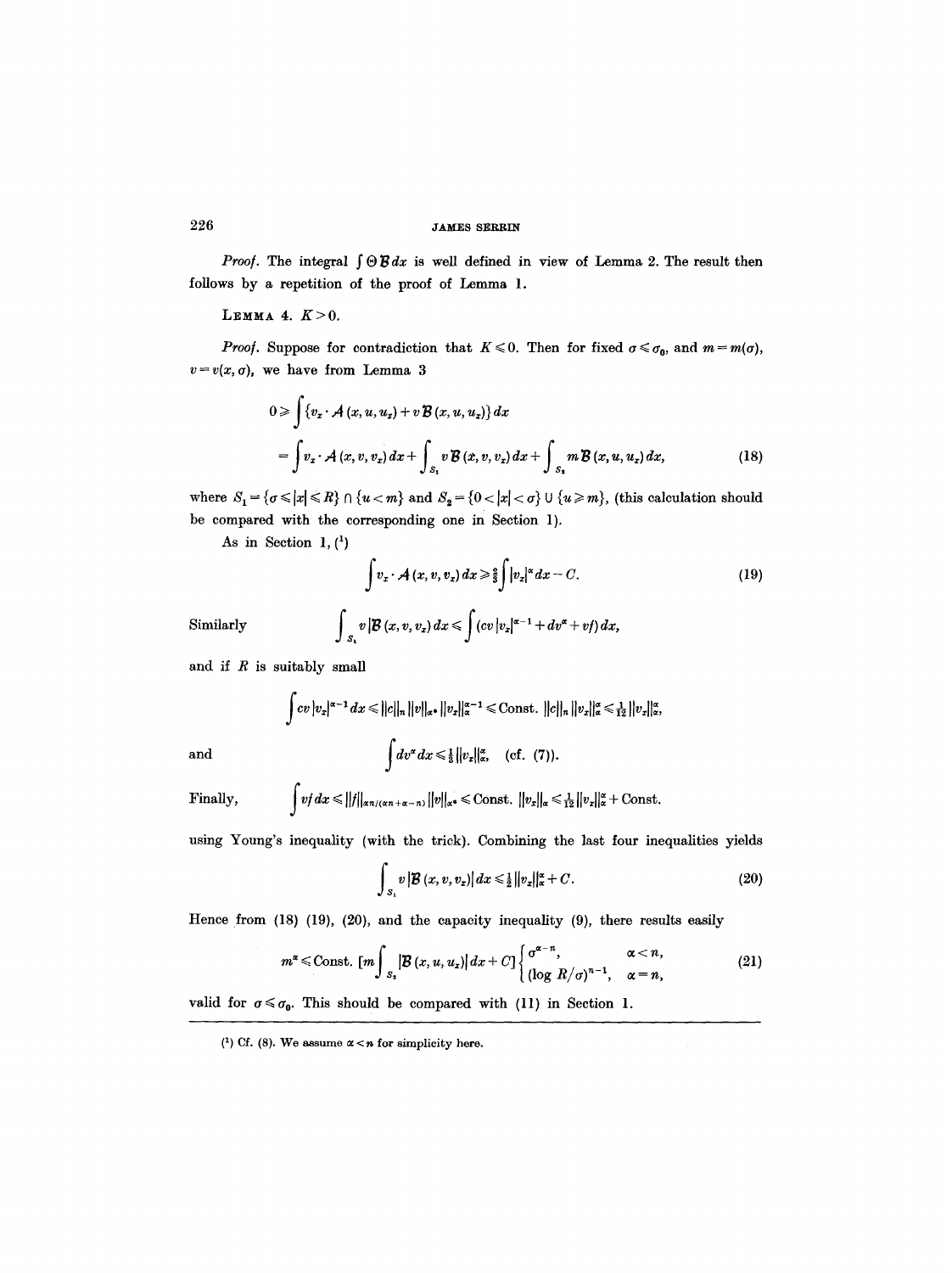On the basis of (21) we assert that for some appropriate constant  $A \ge 1$ ,

$$
m(\sigma) \leq A \begin{cases} \sigma^{\tau(1-\delta)}, & \alpha < n, \\ (\log R/\sigma)^{1-1/n}, & \alpha = n, \end{cases}
$$
 (22)

where  $\tau = (\alpha - n)/(\alpha - 1)$  and  $\delta = \varepsilon/(n - \alpha + \varepsilon)$ . (<sup>1</sup>)

Consider first the case  $\alpha < n$ . Since (22) holds trivially for any  $\sigma$  such that  $m \leq \sigma^{\tau(1-\delta)}$ , we need consider only those values of  $\sigma$  for which  $m > \sigma^{\tau(1-\delta)}$ . Let  $\theta$  be a fixed number, to be determined in a moment, and consider the point set

$$
\theta \sigma^{1-\delta} \leqslant |x| \leqslant \sigma_0/2.
$$

By application of the Harnack principle, we have for any point  $x$  in this set,

 $u(x) \leq \text{Const. } m(|x|) \leq \text{Const. } |x|^{\tau}$  $\leq$  Const.  $\theta^{\tau}\sigma^{\tau(1-\delta)}$  < Const.  $\theta^{\tau}m(\sigma)$  =  $m(\sigma)$ 

provided  $\theta$  is chosen appropriately large (note that (17) was used at the second step in this chain of inequalities). It follows that the set  $S_2$  is contained in the union of the sets

$$
\{0<|x|<\sigma\},\quad \{0<|x|<\theta\,\sigma^{1-\delta}\},\quad \text{and}\quad \{\sigma_0/2<|x|
$$

Since  $m \to \infty$  as  $\sigma \to 0$ , there will be no points of  $S_2$  in the last of these sets when  $\sigma$  is small enough, say  $\sigma \leq \sigma_1$ . By making  $\sigma_1$  even smaller, if necessary, the first set is contained in the second. In summary, then, if  $\sigma_1$  is chosen appropriately small, the set  $S_2$  will be contained in  $\{0<|x|<\theta\sigma^{1-\delta}\}\$  whenever  $\sigma\leqslant\sigma_1$ . Thus for  $\sigma\leqslant\sigma_1$ , making use of Lemma 2,

$$
\int_{S_3} \left| \mathcal{B} \left( x, u, u_x \right) \right| dx \leqslant \int_{\tau < \theta \sigma^{1-\delta}} \left| \mathcal{B} \left( x, u, u_x \right) \right| dx \leqslant \text{Const.} \ \sigma^{\varepsilon(1-\delta)}.
$$

Substitution into (21) yields

$$
m^{\alpha} \leq \text{Const.} \ (m \ \sigma^{\alpha-n+\varepsilon(1-\delta)} + \sigma^{\alpha-n}).
$$

Hence after a short calculation (cf. Lemma 2 of [1]),

$$
m \leq \text{Const.} \ (\sigma^{\tau(1-\delta)} + \sigma^{(\alpha-n)/\alpha}).
$$

Since  $(\alpha-n)/\alpha \ge \tau(1-\delta)$ , (cf. the footnote below), the assertion follows for  $\sigma \le \sigma_1$ . For  $\sigma > \sigma_1$  it is clear that (22) holds for *some* constant A, whence in all cases (22) is verified.

<sup>(1)</sup> In case  $\alpha < n$  the assertion requires  $\varepsilon \leqslant (n-\alpha)/(\alpha-1)$ . This restriction, however, clearly involves no loss of generality.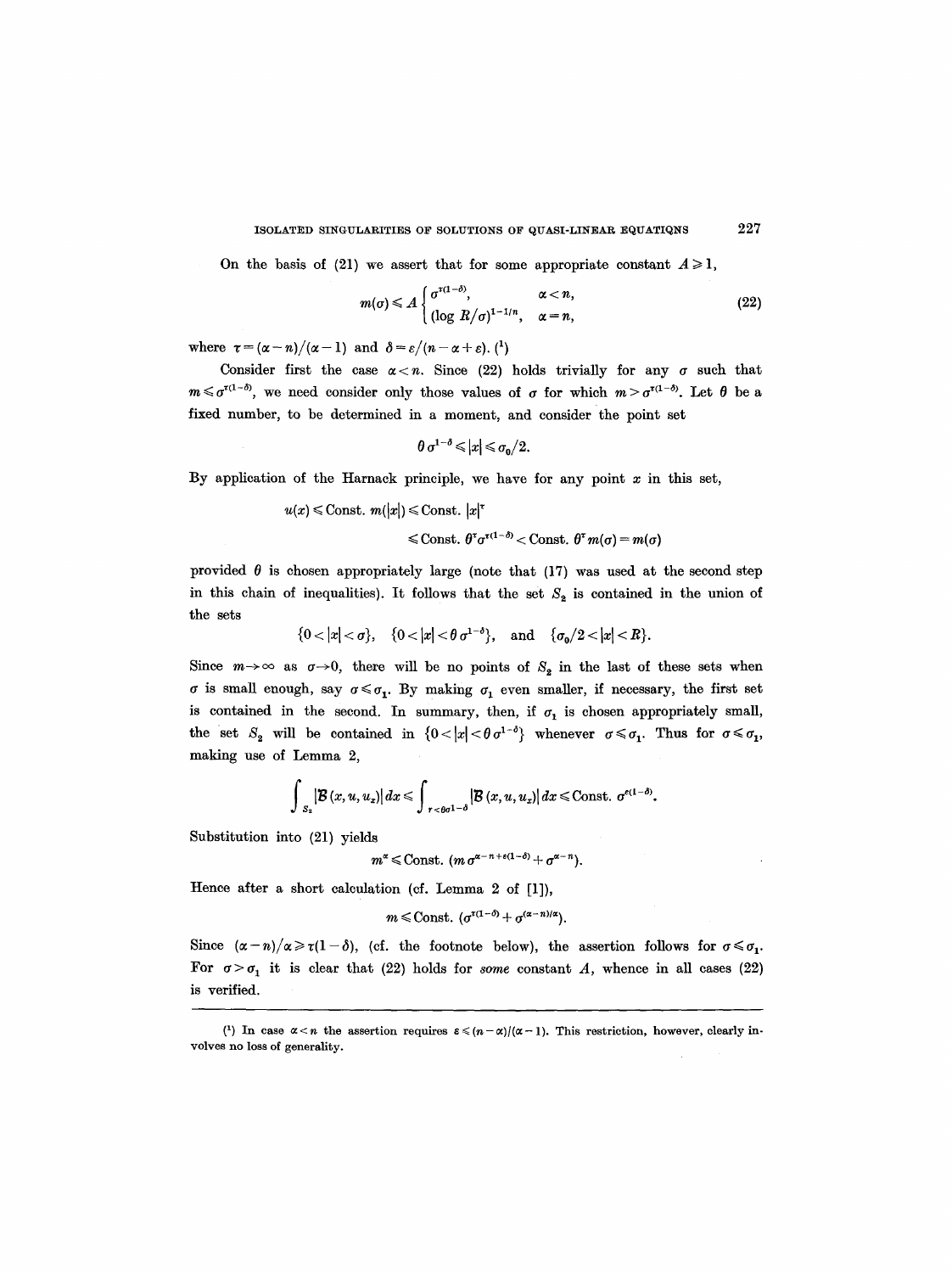Before turning to the case  $\alpha = n$  we observe that (22), together with Theorem 11 of [1], implies that the singularity at 0 is removable. This contradiction of our basic assumption establishes Lemma 4 in the case  $\alpha < n$ .

We now consider (22) in the case  $\alpha = n$ . Since it holds trivially for any  $\sigma$  such that  $m \leq (\log R/\sigma)^{1-1/n}$ , we may suppose at the outset that  $m > (\log R/\sigma)^{1-1/n}$ . Put  $y = (\log R/\sigma)^{1-1/n}$ . Let  $\theta$  be a fixed number, to be determined in a moment, and consider the point set

$$
Re^{-2\theta y} \leqslant |x| \leqslant \sigma_0/2.
$$

By application of the Harnack principle, we have for any point  $x$  in this set,

$$
u(x) \leq \text{Const. } m(|x|) \leq \text{Const. } \log R/|x|
$$

$$
\leqslant \text{Const.} \ \theta \ y < \text{Const.} \ \theta \ m = m
$$

provided  $\theta$  is chosen appropriately small. Thus the set  $S_2$  is contained in the union of the sets

$$
\{0<|x|<\sigma\}, \quad \{0<|x|
$$

As before, if  $\sigma_1$  is chosen appropriately small the set  $S_2$  will be contained in

$$
\{0<|x|
$$

whenever  $\sigma \leq \sigma_1$ . Thus by Lemma 2,

$$
\int_{S_2} \left| \mathcal{B} \left( x, u, u_x \right) \right| dx \leqslant \int_{r < Re^{-2\theta y}} \left| \mathcal{B} \left( x, u, u_x \right) \right| dx \leqslant \text{Const. } e^{-\varepsilon \theta y}.
$$

Substitution into (21) yields

$$
m^{n} \leq \text{Const.} \left( \log R/\sigma \right)^{n-1} (me^{-\epsilon \theta y} + 1),
$$

whence after a simple calculation

$$
m \leq \text{Const.} \left( \log R/\sigma \right)^{1-1/n} \left\{ y^{1/(n-1)} e^{-\epsilon \theta y/(n-1)} + 1 \right\}.
$$

Since the expression in braces is uniformly bounded for  $0 \le y < \infty$  the assertion follows for  $\sigma \leq \sigma_1$ . For  $\sigma > \sigma_1$  it is clear that (22) holds for *some* constant A, whence (22) is verified in all cases.

This being shown, it now follows from Theorem 11 of [1] that 0 is again a removable singularity. But this contradicts our basic assumption, and Lemma 4 is proved.

Now let  $M=M(\sigma)$  denote the maximum value of u on a given circumference  $|x| = \sigma$ ,  $(\sigma \le \sigma_0)$ . Our goal is to obtain the important inequality (29), reverse to (17). To this end we introduce a second auxiliary function  $V = V(x, \sigma)$  according to the formula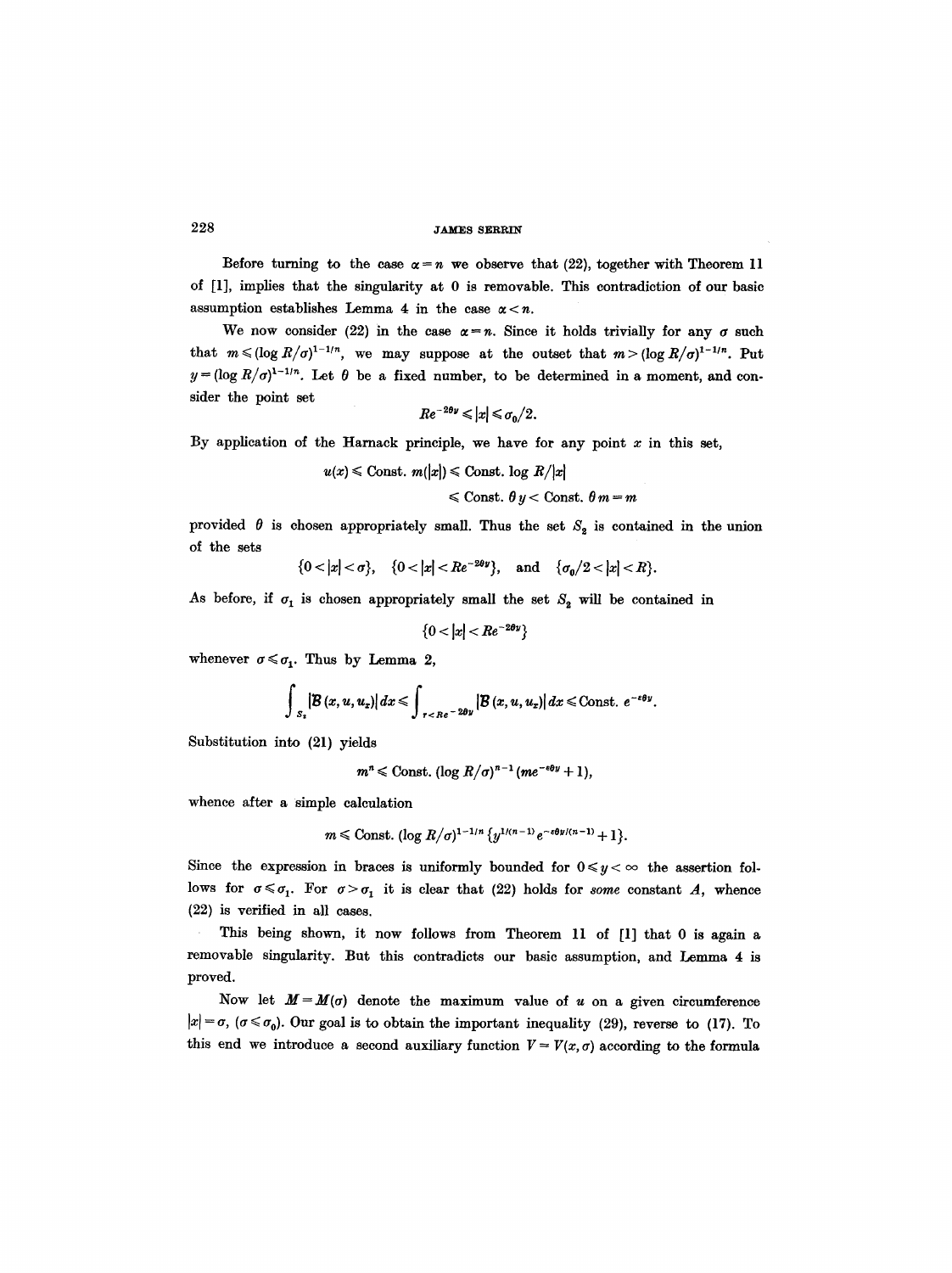$$
V = \begin{cases} \text{Max } (0, u) & \text{for } \sigma \leq |x| \leq R \\ \text{Min } (M, u) & \text{for } 0 < |x| < \sigma \\ M & \text{at } x = 0. \end{cases}
$$

Evidently V is strongly differentiable, has compact support in  $|x| < R$ , and  $V \equiv M$  in some neighborhood of the origin.

Let  $\sigma_2$ ,  $(\sigma_2 \leq \sigma_0)$ , be chosen so that  $\int_0^{\sigma_1} |\mathcal{B}(x,u,u_x)| dx \leq \frac{1}{2}K$ ; this choice is allowable by virtue of Lemmas 2 and 4. For fixed  $\sigma < \sigma_2$ , we define

$$
\Theta = \Theta(x, \sigma) = \begin{cases} 0 & \text{for } \sigma_2 < |x| \leq R \\ \frac{r^{\tau} - \sigma_2^{\tau}}{\sigma^{\tau} - \sigma_2^{\tau}} & \text{for } \sigma \leq |x| \leq \sigma_2 \\ 1 & \text{for } |x| < \sigma, \end{cases}
$$

where  $\tau = (\alpha - n)/(\alpha - 1)$ , (we restrict the discussion to the case  $\alpha < n$ , for simplicity). Clearly  $\Theta$  is strongly differentiable, has compact support in  $|x| < R$ , and  $\Theta \equiv 1$  in some neighborhood of the origin. Thus by Lemma 3, Hölder's inequality, and the choice of  $\sigma_{2}$ ,

$$
K=\int (\Theta_x\cdot \mathcal{A}+\Theta\,\mathcal{B})\,dx\leq \big\|\Theta_x\big\|_{\alpha}\big\|\mathcal{A}\big\|_{\alpha/(\alpha-1)}+\tfrac{1}{2}\,K.
$$

Since  $\|\Theta_x\|_{\alpha} = \omega_n |\tau|^{\alpha-1} (\sigma^{\tau}-\sigma_2^{\tau})^{1-\alpha}$ , this yields at once

$$
K'(\sigma^{\tau}-\sigma_2^{\tau}) \leqslant \int |\mathcal{A}|^{\alpha/(\alpha-1)} dx, \qquad (23)
$$

where K' is a positive constant and the integral is to be taken over the set  $\sigma \leqslant |x| \leqslant \sigma_2$ .

The next problem is to estimate this integral. Since  $\sigma_2 \le \sigma_0$ , it is clear that  $V \equiv u$  in the domain of integration. Thus the integral will only be increased if it is extended over the entire set where  $V = u$ . Denoting this set by  $\Delta$ , and using inequality (2), we have

$$
\int |A|^{\alpha/(\alpha-1)} dx \leq \text{Const.} \int_{\Delta} \left\{ |u_x|^{\alpha} + b^{\alpha/(\alpha-1)} u^{\alpha} + e^{\alpha/(\alpha-1)} \right\} dx
$$
  
= Const. 
$$
\int_{\Delta} \left\{ (|u_x|^{\alpha} - 2du^{\alpha} - 2g) + (2d + b^{\alpha/(\alpha-1)}) u^{\alpha} + (2g + e^{\alpha/(\alpha-1)}) \right\} dx. \tag{24}
$$

Now by the Hölder and Sobolev inequalities,

$$
\int_{\Delta} (2d + b^{\alpha/(\alpha-1)}) u^{\alpha} dx \leq \int (2d + b^{\alpha/(\alpha-1)}) V^{\alpha} dx
$$
  
\n
$$
\leq \text{Const.} \left( \frac{||d||_{n/\alpha} + ||b||_{n/(\alpha-1)}}{n/\alpha} \right) \left\| V_x \right\|_{\alpha}^{\alpha}
$$
  
\n
$$
= \text{Const.} \left( \frac{||d||_{n/\alpha} + ||b||_{n/(\alpha-1)}}{n/\alpha} \right) \int_{\Delta} |u_x|^{\alpha} dx , \tag{25}
$$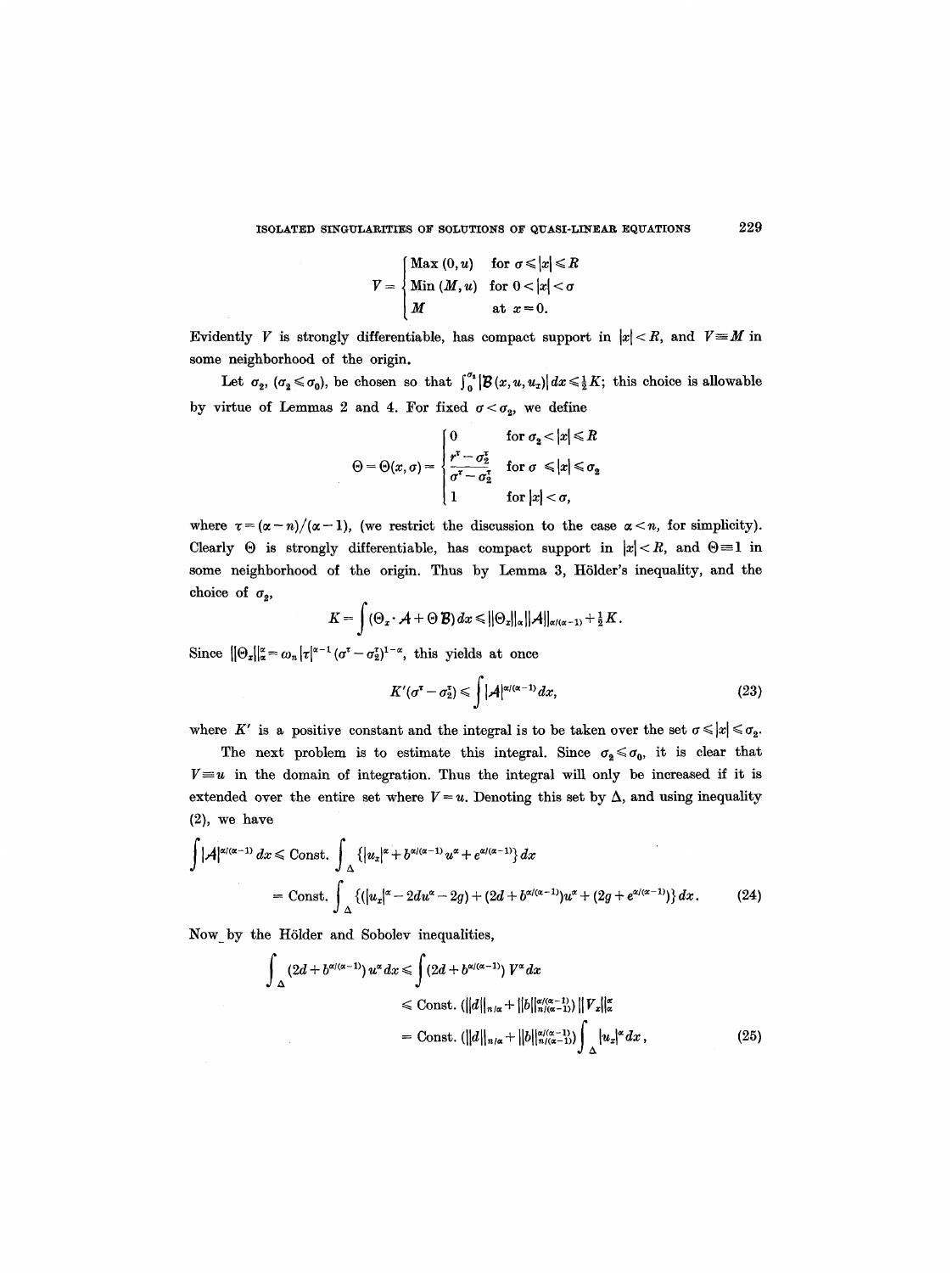since  $V_z = u_x$  almost everywhere in  $\Delta$  and  $V_z = 0$  almost everywhere in the complement of  $\Delta$ . Supposing that R is suitably small, (25) implies

$$
\int_{\Delta} (2d + b^{\alpha/(\alpha-1)}) u^{\alpha} dx \leqslant \int_{\Delta} |u_x|^{\alpha} dx.
$$

Substituting this into (24), and then using (2), yields

$$
\int |\mathcal{A}|^{\alpha/(\alpha-1)} dx \leq \text{Const.} \left(1 + \int_{\Delta} u_x \cdot \mathcal{A} dx\right) = \text{Const.} \left(1 + \int V_x \cdot \mathcal{A} dx\right).
$$
 (26)

Now by Lemma 3

$$
\int V_x \cdot A \, dx = MK - \int V \mathcal{B} \, dx \le MK + B(0) \text{ max } V, \tag{27}
$$

where  $B(0) = \int_0^R \left| \mathcal{B}(x, u, u_x) \right| dx$ . We assert that

$$
\max V \leqslant \text{Const. } M. \tag{28}
$$

Indeed this is obvious from the definition of V, except in the set  $\sigma \leqslant |x| \leqslant R$ . But by applying the maximum principle (cf. Theorem 8 below) to  $u$  in this set, we find

$$
\max_{\sigma\leqslant r\leqslant R}u\leqslant {\rm Const.}~M;
$$

(application of Theorem 8 requires that the measure of the set  $\sigma \leqslant |x| \leqslant R$  be suitably small, which in turn can be accomplished by choosing  $R$  suitably small at the beginning of the proof; note also that  $M \ge 1$ , which allows us to absorb the additive constant appearing in Theorem 8). Inequality (28) now follows from the relation  $V=\text{Max } (0, u)$  in  $\sigma \leqslant |x| \leqslant R$ . The required estimate for  $\int_{A} |A|^{\alpha/(\alpha-1)}dx$  finally results by combining (26), (27), and (28), thus

$$
\int |A|^{\alpha/(\alpha-1)} dx \leqslant \text{Const. } M.
$$

Inserting this into (23) yields the estimate

$$
M \geq 2K''(\sigma^{\tau}-\sigma_2^{\tau}), \quad (\sigma > \sigma_2),
$$

where  $K''$  is a *positive* constant. For suitably small  $\sigma$  this implies

$$
M \geq K'' \sigma^{(\alpha - n)/(\alpha - 1)} \quad \text{if} \quad \alpha < n. \tag{29}
$$

By a similar calculation, which may be omitted here, we find also

$$
M \geq K'' \log R/\sigma \quad \text{if} \quad \alpha = n. \tag{29'}
$$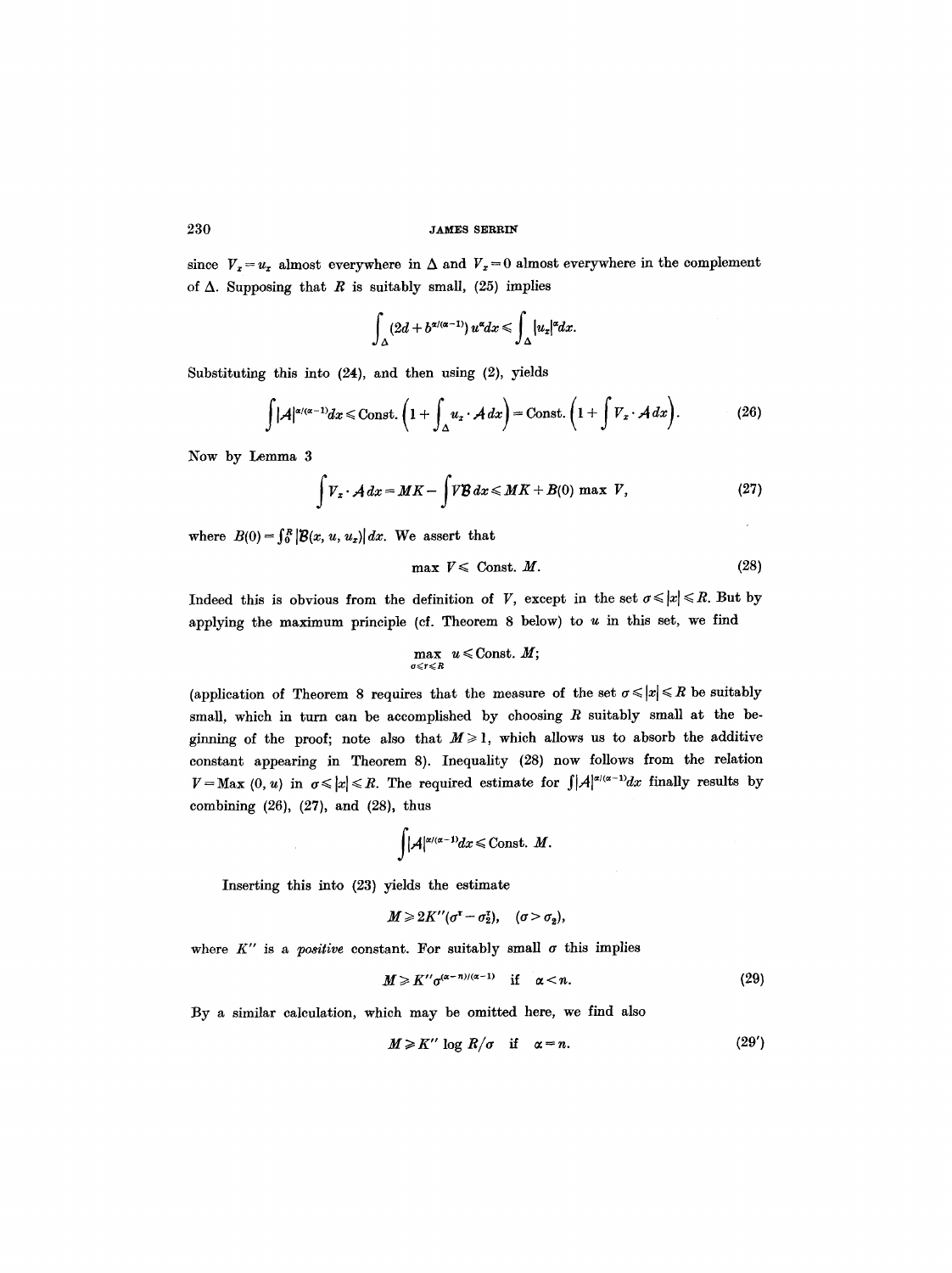The required asymptotic behavior of  $u$  is a consequence of inequalities (17) and (29). Indeed by (17) and the Harnack principle we have

 $M \leqslant \mathrm{Const.}$   $m \leqslant \mathrm{Const.}$   $\sigma^{(\alpha - n) / (\alpha - 1)}$ 

valid for  $\sigma \leq \sigma_0$ , while by (29) and the Harnack principle,

 $m \geq \text{Const. } M \geq \text{Const. } \sigma^{(\alpha-n)/(\alpha-1)}$ 

valid for all suitably small  $\sigma$ . Thus (3) holds in a neighborhood of the origin, when  $\alpha < n$ . The result for  $\alpha = n$  is obtained in the same way, and Theorem 1 is completed.

#### **3. Further results**

The conclusion of Theorem 1 may be augmented by several further results concerning the behavior of a solution in the neighborhood of a positive isolated singu. larity.

T~EOREM 2. *Under the hypotheses o/ Theorem 1, i/ the singularity at 0 is* not *removable, then for all sufficiently small values of*  $\sigma$ *.* 

$$
\int_{\sigma}^{2\sigma} |u_x|^{\alpha} dx \leq \text{Const.} \begin{cases} \sigma^{(\alpha-n)/(\alpha-1)}, & \alpha < n, \\ (\log 1/\sigma)^n, & \alpha = n. \end{cases}
$$

Proof. According to the argument preceding inequality (15),

$$
\int_{\sigma}^{2\sigma} |u_x|^{\alpha} dx \leq \text{Const.} \ [\sigma^{-1} ||u||_{\alpha} + \sigma^{(n-\alpha)/\alpha}]^{\alpha} \leq \text{Const.} \ \sigma^{n-\alpha}m(\sigma)^{\alpha}.
$$

The required conclusion then follows from (17).

COROLLARY 1. *We have* 

$$
u_x \in L_{\theta-\delta}(S), \quad (S = \{|x| \leq R\}), \tag{30}
$$

*where*  $\theta = n(\alpha - 1)/(n - 1)$  *and*  $\delta$  *is any positive number. Moreover, if*  $\theta > 1$  (*i.e. if*  $\alpha > 2 - 1/n$ ) *then*  $u \in W_{\theta-\delta}^1(S)$ *.* 

Proof. By Hölder's inequality and Theorem 2

$$
\int_{\sigma}^{2\sigma} |u_{x}|^{\theta-\delta} dx \leq \text{Const.} \begin{cases} \sigma^{\delta(n-1)/(\alpha-1)}, & \alpha < n, \\ \sigma^{\delta}(\log 1/\sigma)^{n-\delta}, & \alpha = n. \end{cases}
$$

Thus by the argument at the close of Lemma 2,  $|u_x|^{6-\delta}$  is integrable over S, and (30) is proved.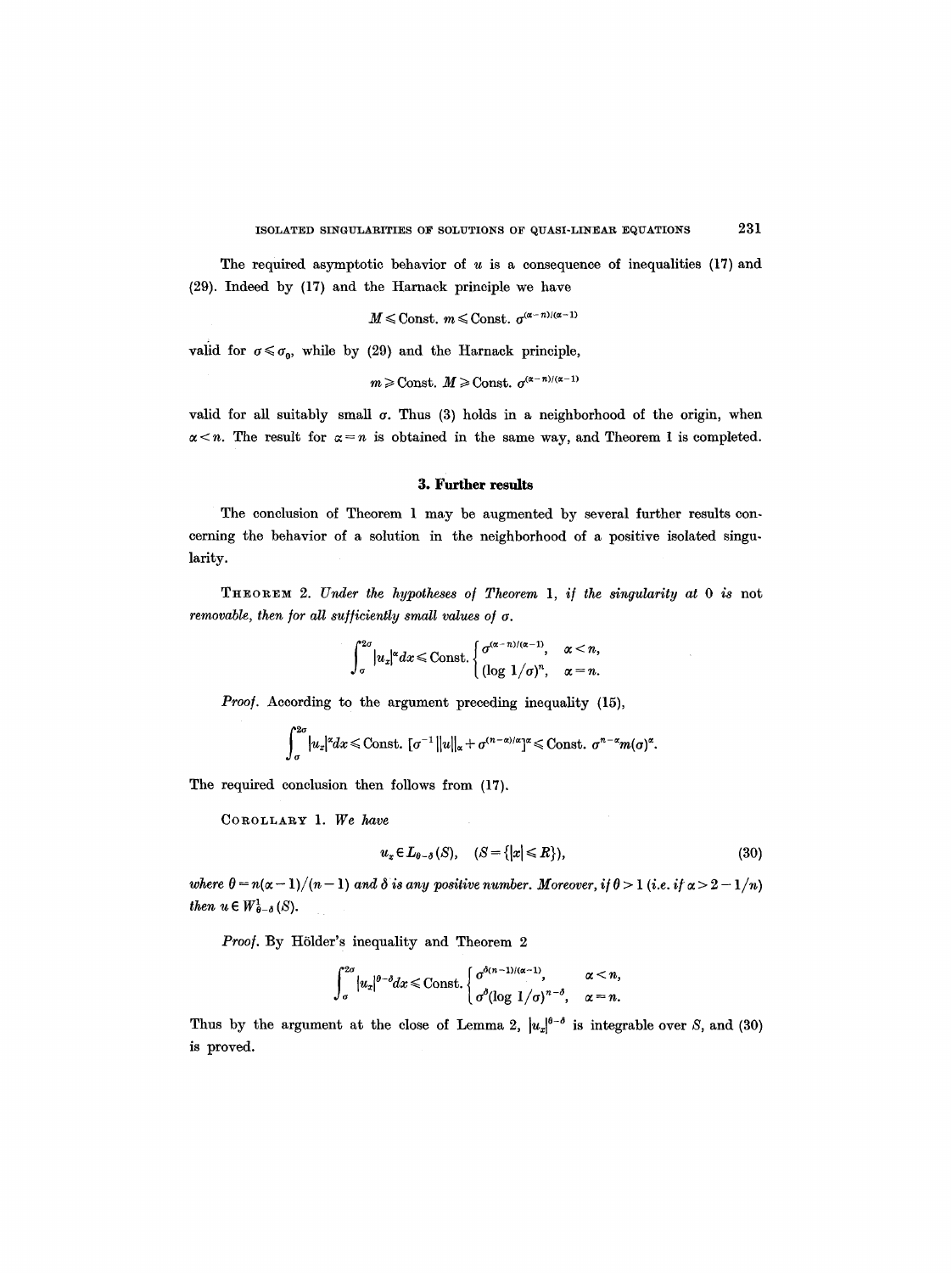Now let  $\phi$  be a continuously differentiable function with compact support, and let  $S_{\sigma}$  denote the ball of radius  $\sigma$  about 0. Then obviously

$$
\int_{|D-S_{\sigma}} (u\phi_x + \phi u_x) dx = -\oint_{r-\sigma} u\phi \text{ n} ds, \qquad (31)
$$

where n denotes the unit normal to the sphere  $r = \sigma$ . By Theorem 1

$$
\oint_{r=\sigma} u\phi \mathrm{n} ds = O(\sigma^{(\alpha-n)/(\alpha-1)+n-1}),
$$

and this tends to zero with  $\sigma$  when  $\theta > 1$ . Consequently, if  $\theta > 1$  we may let  $\sigma \to 0$  in (31) to obtain

$$
\int (u\phi_x + \phi u_x) dx = 0.
$$

Thus  $u \in W^1_{\theta-\delta}(S)$ . (In fact, we have shown that u is in  $W^1_{\theta-\delta}$  over any proper subdomain of D.)

The following result should be compared with Lemma 2.

COROLLARY 2. The function  $A(x, u, u_x)$  is integrable over  $0 < |x| \le R$ , and

$$
\int_{r
$$

Proof. According to inequality (2), we have

 $|A| \leq a |u_x|^{\alpha-1} + b |u|^{\alpha-1} + e.$ 

Now by Hölder's inequality and Theorem 2

$$
\int_{\sigma}^{2\sigma} |u_x|^{\alpha-1} dx \leq \text{Const.} \begin{cases} \sigma & , \alpha < n, \\ \sigma(\log 1/\sigma)^{n-1}, & \alpha = n, \end{cases}
$$

valid for all sufficiently small  $\sigma$ . Moreover, using Theorem 1 and the Lebesgue class conditions on  $b$  and  $e$  it is easy to see that

$$
\int_{\sigma}^{2\sigma} (bu^{\alpha-1}+e) dx \leq \text{Const. } \sigma.
$$

The required conclusion follows from the summation argument at the close of Lemma 2.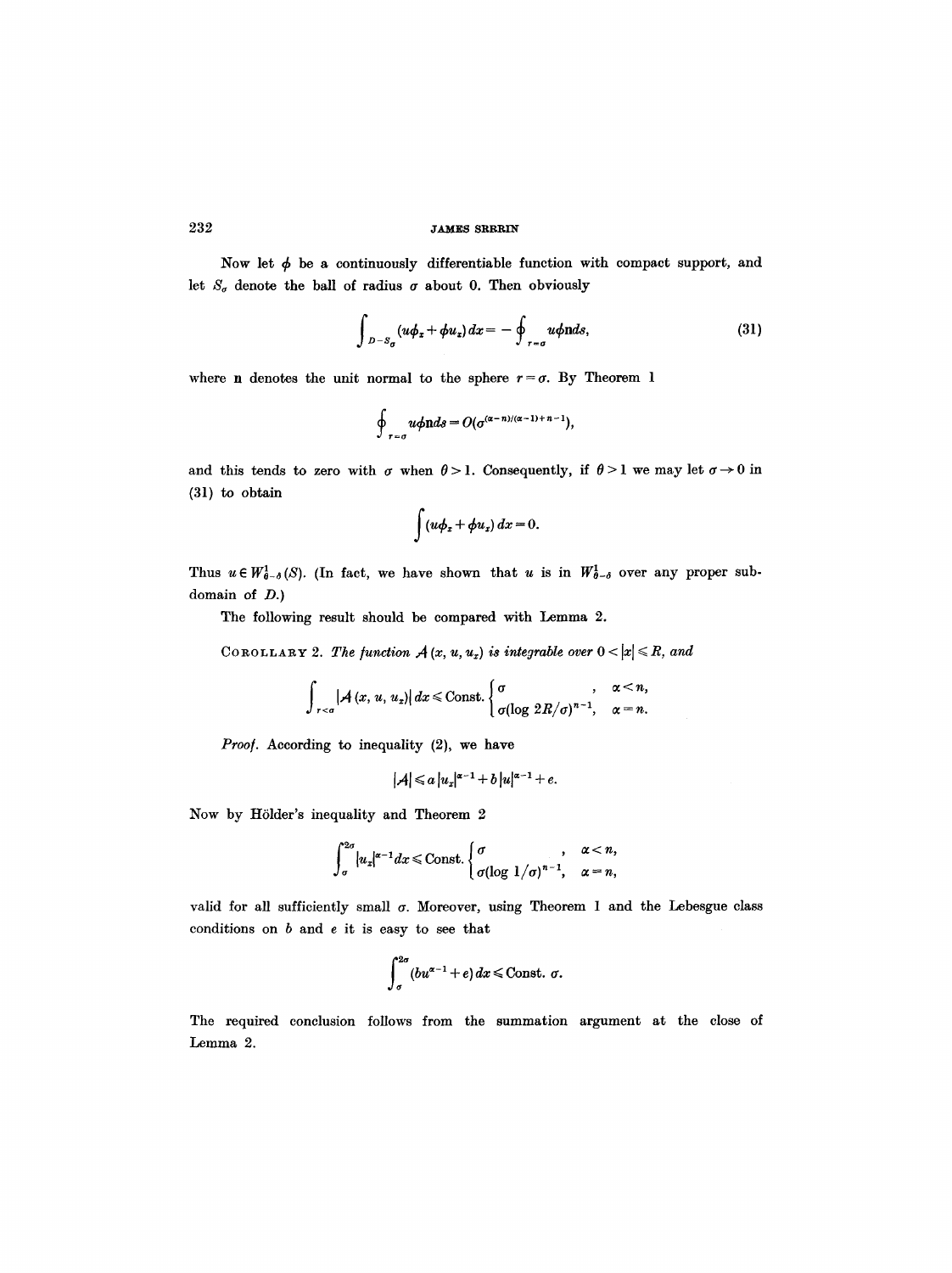THEOREM 3. *Under the hypotheses o/ Theorem 1, i/ the singularity at 0 is* not *removable then* 

$$
\text{div }\mathcal{A}(x, u, u_x) - \mathcal{B}(x, u, u_x) = -K\delta(0)
$$

*in the sense of distributions; that is, for any continuously differentiable function*  $\phi = \phi(x)$ *with compact support in D,* 

$$
\int (\phi_x \cdot \mathcal{A} + \phi \mathcal{B}) dx = K\phi(0). \tag{32}
$$

*Proof.* Let  $\eta$  be a non-negative smooth function which vanishes outside the ball  $S_{\sigma}$ , is identically 1 in  $S_{\sigma/2}$ , and elsewhere satisfies  $0 \le \eta \le 1$ . We may obviously suppose that  $|\eta_x| \leq 3/\sigma$ . The function

$$
\Theta = (1 - \eta)\phi + \eta\phi(0)
$$

has compact support in D and is identically equal to  $\phi(0)$  in a neighborhood of the origin. By Lemma 3,

$$
\int (\Theta_x \cdot \mathcal{A} + \Theta \mathcal{B}) dx = K \phi(0),
$$

that is

$$
\int \{(1-\eta)(\phi_x \cdot \mathcal{A} + \phi \mathcal{B}) + (\phi(0) - \phi)\eta_x \cdot \mathcal{A} + \phi(0)\eta \mathcal{B}\} dx = K\phi(0).
$$
 (33)

Now both A and B are locally summable in D. Hence if  $\sigma \rightarrow 0$ ,

$$
\int (1-\eta) (\phi_x \cdot \mathcal{A} + \phi \mathcal{B}) dx \rightarrow \int (\phi_x \cdot \mathcal{A} + \phi \mathcal{B}) dx.
$$

Likewise  $\int \eta \mathcal{B} dx \to 0$ , while by Corollary 2 one easily obtains

$$
\left|\int (\phi(0)-\phi)\,\eta_x\cdot \mathcal{A}dx\right|\leq \text{Const. } \sigma^{1-\epsilon}\to 0.
$$

Thus letting  $\sigma \rightarrow 0$  in (33) we obtain (32), and the proof is complete.

*Remark.* Theorem 3 shows that every solution of (1) with a positive isolated singularity has the attributes of a fundamental solution, as in the case of linear equations.

# **4. Existence of solutions with isolated singularities**

The very light hypotheses required for the proof of Theorem 1 do not seem strong enough to imply the general existence of solutions with isolated singularities. Accord-16 - 652923. *Acta mathematica*. 113. Imprimé le 11 mai 1965.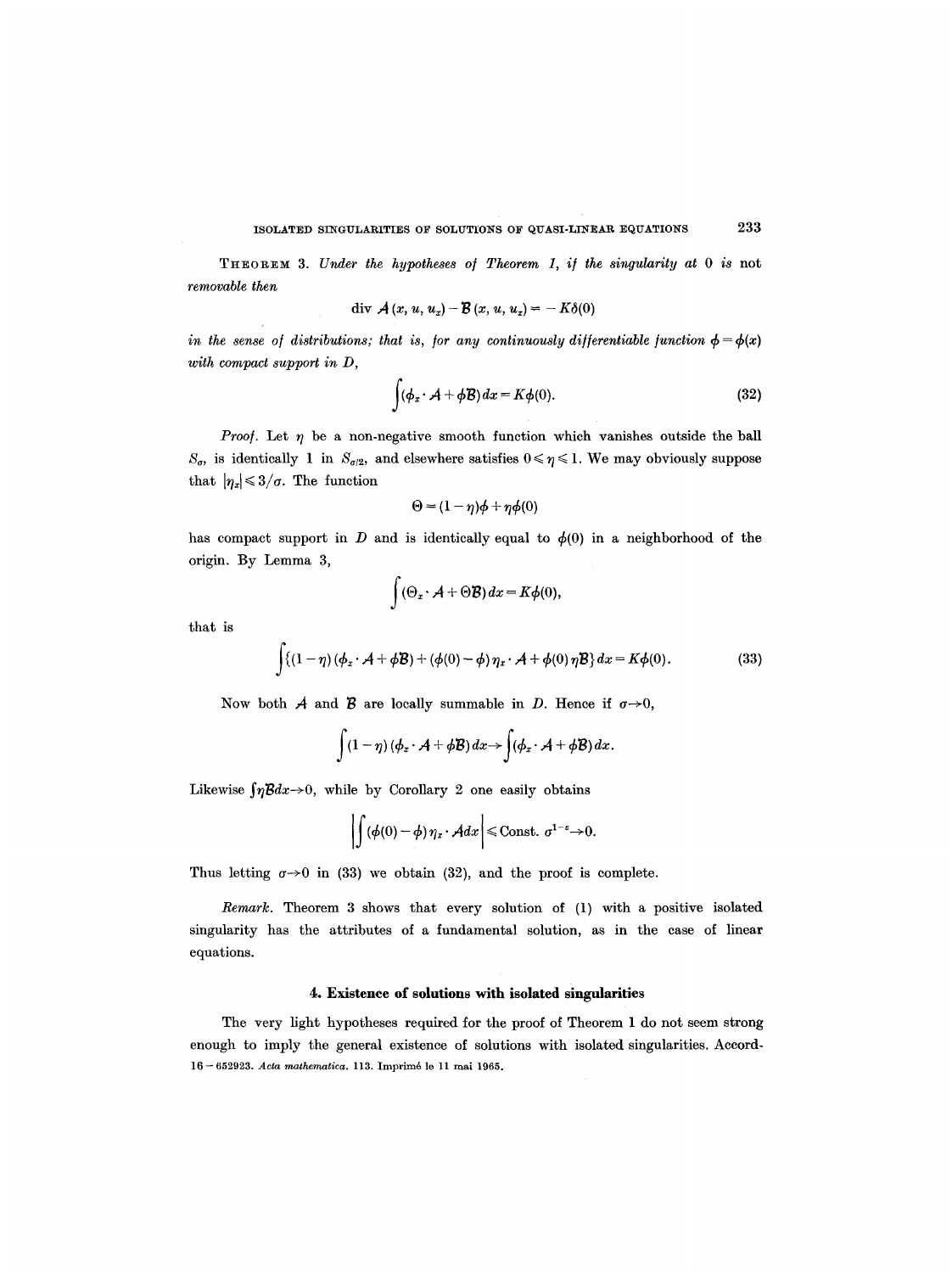ingly, we shall suppose here that (1) is subject to certain further conditions. In particular, *it will be assumed that for any domain D of sufficiently small diameter, the following two properties hold:* 

*P1. The Dirichlet problem with continuous boundary data is uniquely solvable for any smoothly bounded domain in D, and the solutions are continuous /unctions o/ the data, in the uniform topology.* 

*P2.* Let F denote a smoothly bounded annular domain in D. By *P1* there exists a solution v in  $\Gamma$  assuming the continuous boundary data  $\psi_0(x)$  on the outer boundary and  $\psi_1(x) + m$  on the inner boundary. We suppose that at each point P in  $\Gamma$ , the value *v(P) tends to infinity urith m.* 

These conditions should be compared with the corresponding, but stronger, conditions imposed in [1].

A general discussion of these properties is beyond the scope of the paper. We may remark, however, that *P1* is satisfied for a wide variety of equations (including linear equations), provided that the domains in questions are suitably small. We believe, moreover, that *P2* is a consequence of the general structure of (1). Since a proof of this apparently involves an effort at least comparable to that of the preceding sections of the paper, we shall rest content here with imposing *P2* as an additional assumption on (1).

THEOREM 4. Let continuous data  $y(x)$  be assigned on the boundary of a smooth domain *D, it being assumed that D is small enough so that P1 and P2 are valid, and also so that the maximum principle (Theorem 8) holds.* 

Let 0 be a point of D. Then there exists a family of solutions  $G = G(x)$  in  $D - \{0\}$ , *talcing on the given boundary values and satis/ying* 

$$
G \approx \begin{cases} r^{(\alpha - n)/(\alpha - 1)}, & \alpha < n, \\ \log 1/r, & \alpha = n, \end{cases}
$$

*in the neighborhood of* 0. The values of G may be assigned arbitrarily at any point  $P+0$ *in D, subject only to the restriction*  $G(P) > w(P)$ *, where w denotes the unique solution of* (1) *in D which takes on the assigned boundary values.* 

*Proo/.* This is for the most part a duplication of the proof of Theorem 13 of [1]. Applications of the (simple) maximum principle must be replaced with continuous dependence arguments, which may safely be left to the reader. The main difference lies in guaranteeing that each solution  $v<sub>\sigma</sub>$  is non-negative. Let L denote the minimum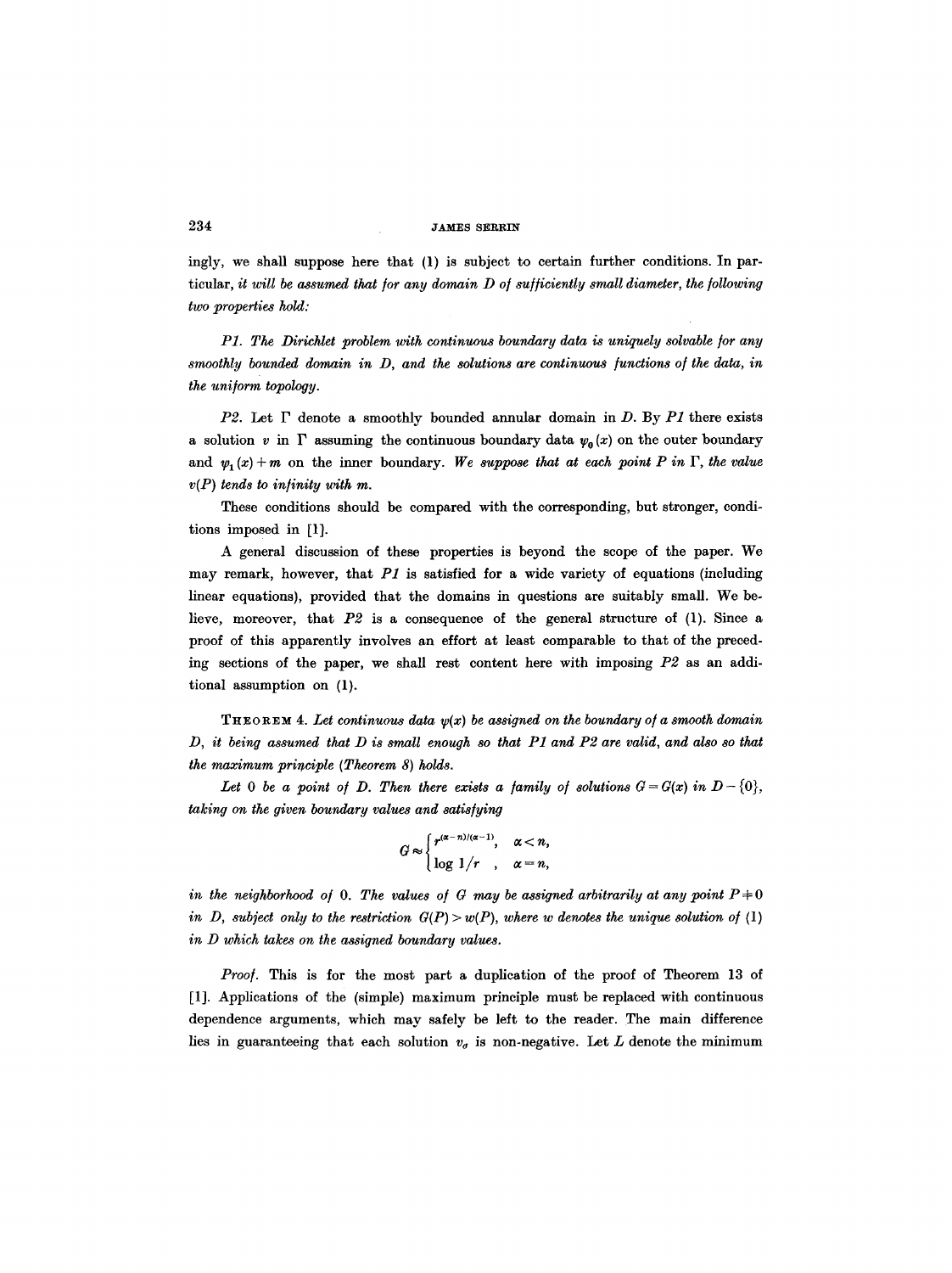of w over D. Then each  $v<sub>\sigma</sub>$  has boundary values which are  $\geq L$ . Thus by the maximum principle we have  $v_{\sigma} \geq 0$  Const.  $L-\text{Const.}$ , where the coefficient of L may even be negative. In any case, the functions  $v<sub>g</sub>$  are uniformly bounded below. By making the change of variables  $\bar{u} = u + \text{Const.}$ , with the constant suitably chosen, it may therefore be supposed without loss of generality that  $v_{\sigma} \geq 0$ .

#### **5. Linear equations**

The results of the preceding sections can be sharpened somewhat in case (1) is linear, that is, of the form

$$
\frac{\partial}{\partial x_i}\bigg(a_{ij}(x)\frac{\partial u}{\partial x_j}+b_i(x)u+e_i(x)\bigg)=c_i(x)\frac{\partial u}{\partial x_i}+d(x)u+f(x). \qquad (34)
$$

Here it is assumed that the coefficients  $a_{ij}(x)$  are bounded measurable functions satisfying the ellipticity condition

$$
a_{ij}\xi_i\xi_j\geqslant \lambda\xi^2,\quad \lambda=\text{Const.}>0,
$$

and that the coefficients  $b_i$  through  $f$  fall into the Lebesgue classes

$$
b_i, c_i, e_i \in L_{n/(1-\varepsilon)}, \quad d, f \in L_{n/(2-\varepsilon)}.
$$

The various conditions (2) are easily seen to be met with  $\alpha=2$ , and it follows that Theorems 1 through 3 hold for (34), again with  $\alpha = 2$ .

Now let *M* denote the class of smoothly bounded domains D such  $|D| \le D_0$ ,  $D_0$ being the constant in Theorem 8. We assert that properties *P1* and *P2* hold for any domain  $D$  of class  $m$ .

Indeed, the uniqueness and continuous dependence of solutions of the Dirichlet problem is a direct consequence of Theorem 8 applied to the difference of two solutions. The existence of solutions is naturally a more difficult matter. For smooth data, the result can be obtained (in outline) by first smoothing the coefficients, then showing that the solution (known to exist by the classical Schauder theory) is uniformly continuous in the closure of the domain in question (this involves the usual straightening of the boundary), and finally tending to a limit. When the data is only continuous, existence can be obtained by a standard approximation process based on the existence theorem for smooth data. An alternate discussion based on functional analysis is given in reference [3]. Property *P2* is obvious, by the superposition property of linear equations.

This being the case, it follows that for any domain  $D$  in the class  **there**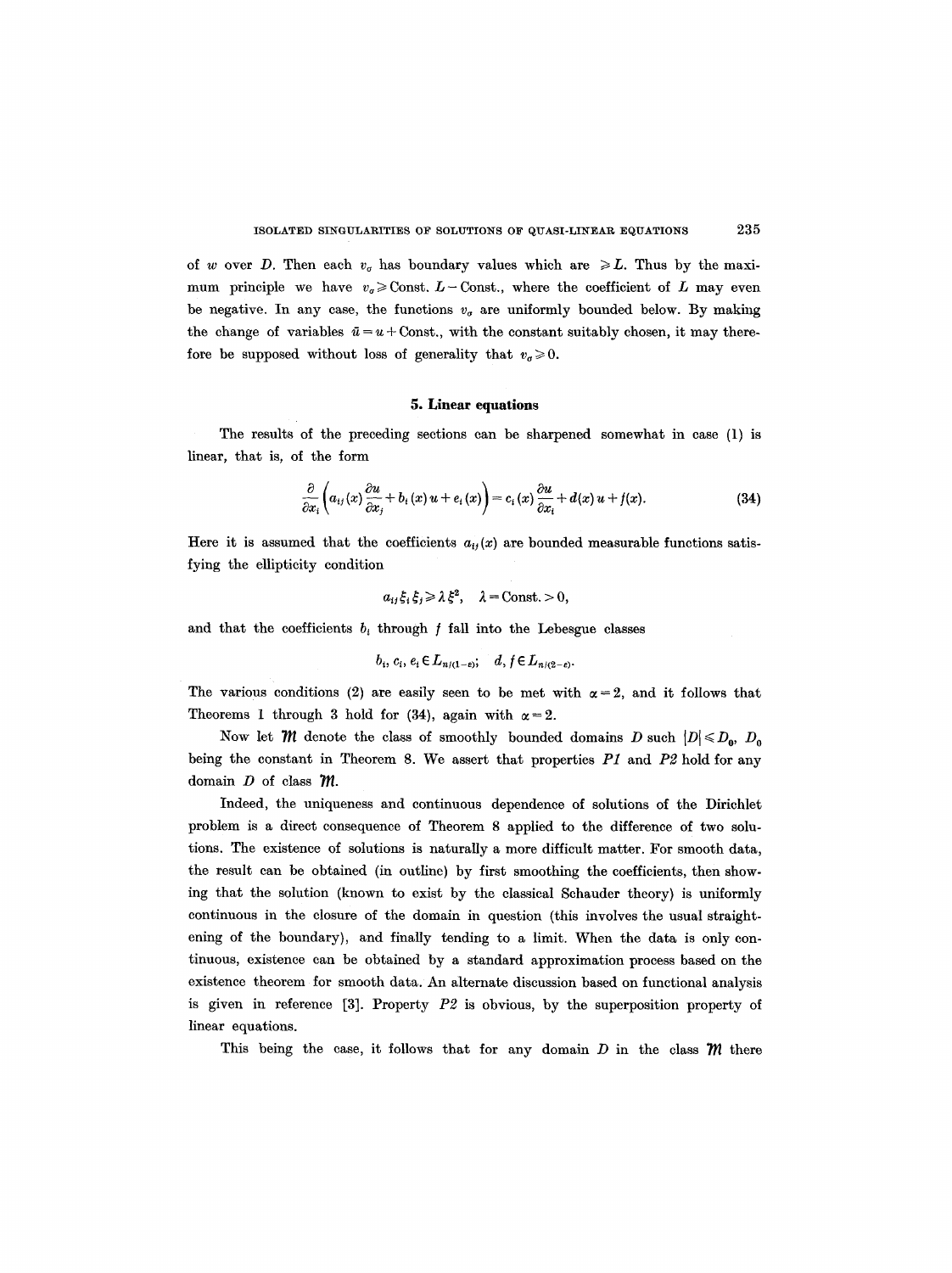exists a family of solutions of (34) which satisfies the conclusion of Theorem 4. In addition, we have the following supplementary results, in which  $(34)$ <sup>0</sup> refers to equation (34) with  $e_i \equiv f \equiv 0$ .

**THEOREM** 5. Let G be a particular solution of  $(34)$ <sub>0</sub> in the set  $D-\{0\}$ , such that  $G \approx r^{2-n}$  or  $G \approx \log 1/r$  *near* 0, depending on whether  $n > 2$  or  $n = 2$ . Then every solution of  $(34)$  *in*  $D-\{0\}$  which in the neighborhood of 0 is bounded below by a multiple of  $r^{2-n}$ , or  $\log 1/r$ , *has the form* 

 $u =$ Const.  $G + w$ ,

where w is a solution of (34) in the entire domain D.

*Proof.* This result is an analogue of Theorem 5 of [4]. It is clearly enough to carry out the proof when  $D$  is in the class  $\mathcal{M}$ . This being the case, we may suppose by virtue of property *P1* that both u and G are zero on the boundary of D, and that  $e_i \equiv j \equiv 0$ . Moreover, by adding a suitable multiple of G to u it can be assumed without loss of generality that  $u \ge 0$  near 0.

Under these assumptions it follows from Theorem 8 that both  $u$  and  $G$  are nonnegative in D. The proof of Theorem 5, reference [4], can now be taken over almost word for word (and indeed even simplifies a bit).

*Remark.* In view of Theorem 5, the family of solutions given by Theorem 4 is unique and depends continuously on a single multiplicative parameter.

The following result is a slight generalization of Theorem 5 in that the existence of a solution  $G$  is not required.

**THEOREM 6.** Let u be a continuous solution of (34) in the set  $D-\{0\}$ , which in the *neighborhood of* 0 *is bounded below by a multiple of*  $r^{2-n}$ , or  $\log(1/r)$ . Then either u has a *removable singularity at 0, or else (possibly after multiplication by*  $-1$ *)* 

$$
u \approx \begin{cases} r^{2-n} , & n > 2, \\ \log 1/r , & n = 2, \end{cases}
$$

in the neighborhood of the origin.

*Proof.* Let D' be a suitably small neighborhood of the origin. Then there exists a solution G of  $(34)_{0}$  in the set  $D'-\{0\}$ , such that  $G\approx r^{2-n}$  or  $G\approx \log 1/r$ . Consequently, by Theorem 5,

$$
u\!\equiv\!\text{Const. } G+w
$$

in the set  $D'-\{0\}$ , and the conclusion follows at once.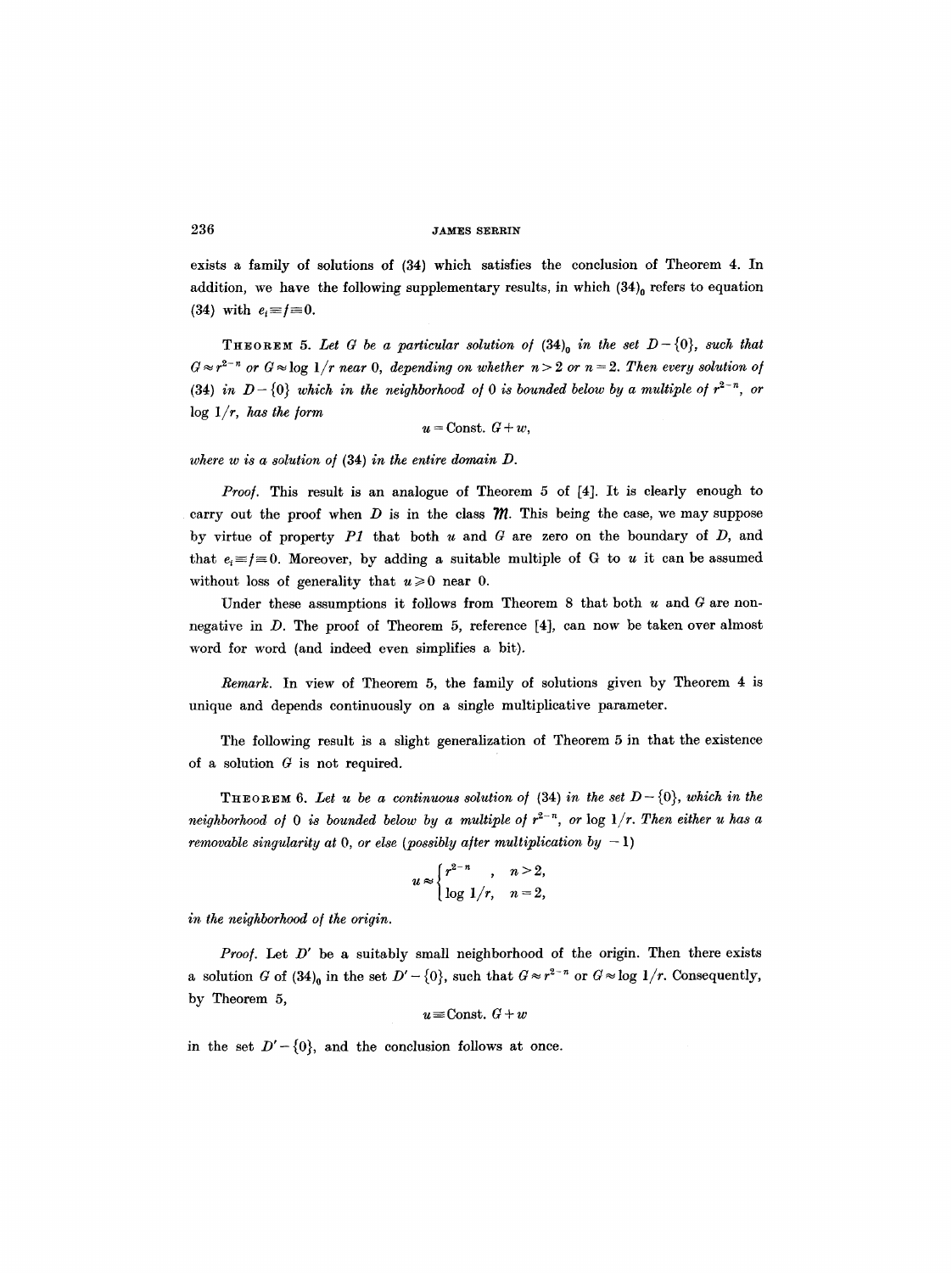# **6. Corrections and additions to reference [1]**

1. As they are stated, Theorems 3, 4, 3', and 4' of [1] are valid only in case  $M = 0$ . The correct versions of Theorems 3 and 4 are as follows:

**THEOREM 7.** Let u be a weak solution of (1) in a domain  $D \subset \Omega$ . Suppose that  $u \leq M$ *on the boundary o/D, and that conditions* (2) *hold. Then* 

$$
\max u \leq M + C'|M| + C\{|D|^{-1/\alpha}||\tilde{u}||_{\alpha, D} + k\}, \quad (\tilde{u} = \text{Max } (0, u - M)),
$$

*where C, C', and k depend only on the structure of* (1). *In particular* 

$$
k = \{ |D|^{\varepsilon/n} ||f|| \}^{1/(\alpha-1)} + \{ |D|^{\varepsilon/n} ||g|| \}^{1/\alpha},
$$

*while C' tends to zero as*  $||d||$  *tends to zero.* 

THEOREM 8 (Maximum principle). *Let u satisfy the hypotheses o/Theorem 7. Then there exists a constant*  $D_0$ *, depending only on the structure of equation (1), such that if*  $|D| \leqslant D_0$  then

$$
\max u \leqslant M + C'|M| + Ck.
$$

*Proof of Theorems 7 and 8.* The error in the original proof came in asserting the general validity of (25) on page 262. When  $M = 0$ ,  $k > 0$ , howewer, (25) holds in the set  $u \geq \varepsilon'$ , and the proof as given is correct. The case  $M = 0$ ,  $k = 0$  may then be obtained by a trivial approximation argument. Thus, if  $M = 0$ , we have shown that

$$
\max u \leq C(|D|^{-1/\alpha} ||\tilde{u}||_{\alpha, D} + k), \quad (\tilde{u} = \text{Max } (0, u)), \tag{35}
$$

or in the case of Theorem 8,

$$
\max u \leqslant Ck. \tag{36}
$$

The general result can be obtained by applying (35) and (36) to the new dependent variable  $u^* = u - M$ . This change affects the structure of (1) by replacing f and g respectively with

$$
f+2^{\alpha-1}M^{\alpha-1}d, \quad g+2^{\alpha-1}M^{\alpha}d.
$$

Hence  $k$  must be replaced in  $(35)$  and  $(36)$  by

$$
\{|D|^{\epsilon/n}\,||f+2^{\alpha-1}M^{\alpha-1}d||\}^{1/\alpha-1}+\{|D|^{\epsilon/n}\,||g+2^{\alpha-1}M^{\alpha}d||\}^{1/\alpha}.
$$

The latter expression is easily seen to be less than

$$
Const. \ k+C'|M|,
$$

where C' tends to zero as  $|D|^{e/n} ||d||$  tends to zero. This completes the proof.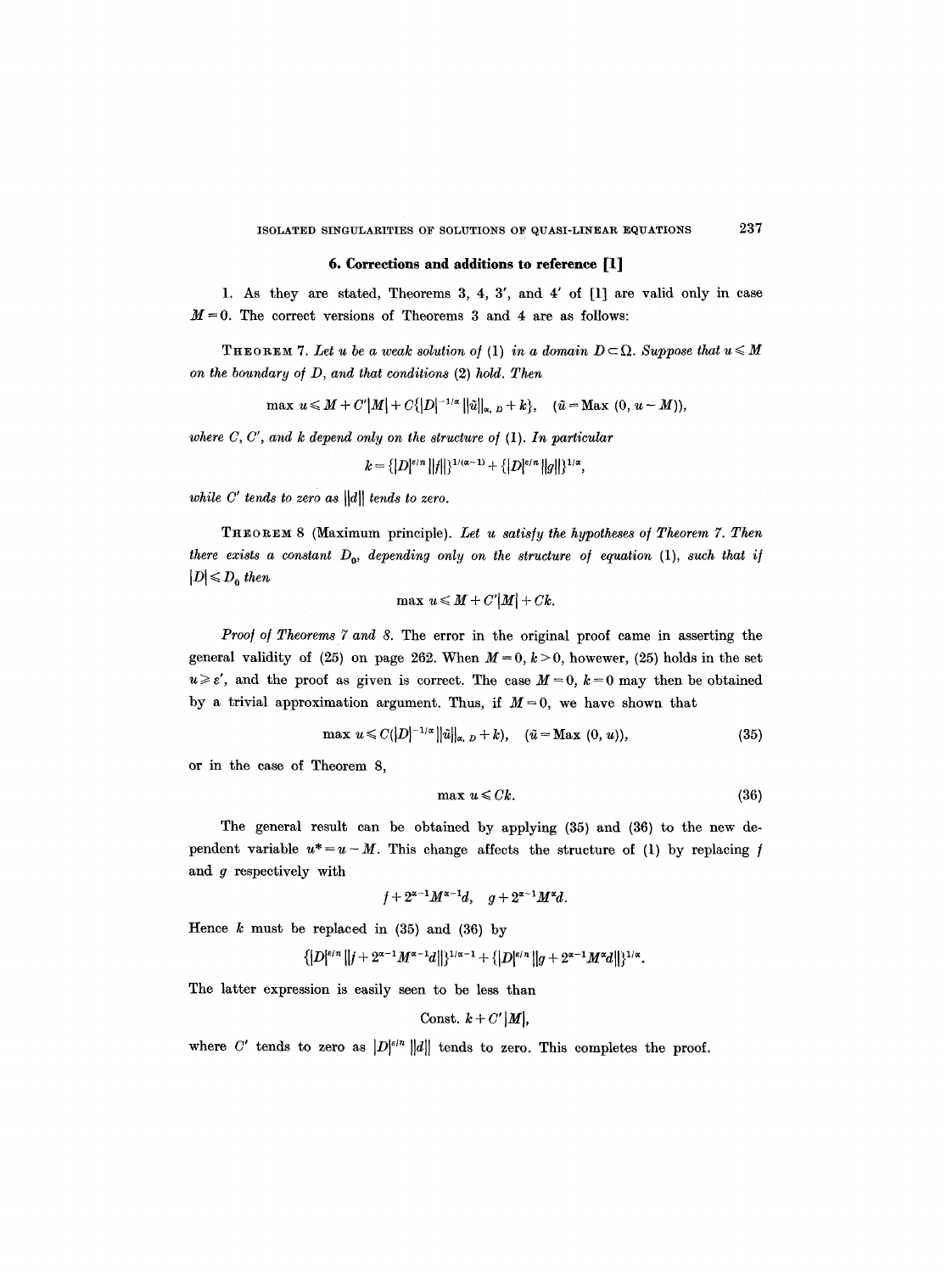Theorems 3' and 4' are corrected in a similar way. We may omit the details. Theorem 3 was not used in [1], and Theorem 4 was applied only at one point on page 278. Here the inequality

$$
u(x) \geqslant \mathrm{Min} \ (\mu_{\nu}, \mu_{\nu+1}) - Ck
$$

must be replaced by

$$
u(x) \geqslant (1-C') \text{ Min } (\mu_{\nu}, \mu_{\nu+1})-Ck,
$$

according to Theorem 8. For sufficiently large v we have  $C' \leq \frac{1}{2}$ , and the conclusion  $u \rightarrow \infty$  as  $x \rightarrow 0$  follows as before.

We note that the maximum principles above can be given wider validity in several directions. First, the results clearly apply not only to the equation div  $A = B$ , but also to the differential inequality div  $A \ge B$ . More generally, if

$$
\operatorname{div} \mathcal{A}(x, u, u_x) \geq \mathcal{B}(x, u, u_x)
$$

whenever  $u > M_0$ , then Theorems 7 and 8 hold for all  $M \geq M_0$ , This result has particular application to the linear equation (34) when the coefficient d is non-negative and  $M \ge 0$ . Indeed, in this case it is clear that we may omit the term  $C'$  |M| in the conclusions of Theorems 7 and 8, and moreover neglect  $||d||$  in the determination of the constants C and  $D_0$ .

Also, the maximum principle holds for all exponents  $\alpha$  in the range  $1 \le \alpha \le \infty$ , assuming for  $\alpha > n$  that  $b, e \in L_{\alpha/(\alpha-1)}$ ,  $c \in L_{\alpha}$ , and  $d, f, g \in L_1$ . This extension requires no essentially new ideas in the proofs already given.

2. The phrasing of Theorem 7 of [1] does not indicate the specific dependence of the coefficient  $C'$  on the domains  $D$  and  $D'$ . It is therefore worth pointing out that this dependence is completely expressed by a single number *N, the number o/*   $spheres (of radius  $\leq 1$ ) required for the chaining argument. In particular, for pairs of$ domains D, D' and  $\bar{D}$ ,  $\bar{D}'$  which are geometrically similar and both contained in a bounded subset of  $\Omega$ , it may be assumed that the corresponding constants C' and  $\overline{C}'$ are the same. This fact plays an important part in our various applications of the Harnack principle over annular regions (cf., for example, the proof of Lemma 2).

3. In the same way, Theorem 8 of [1] is not stated in as sharp a form as could be desired. The following version is preferable.

**THEOREM 9.** Let u be a weak solution of (1) in a domain  $D \subset \Omega$ . Then u is (essenti*ally)* Hölder continuous in D. Moreover, if  $|u| \le L$  then for  $x, y \in D$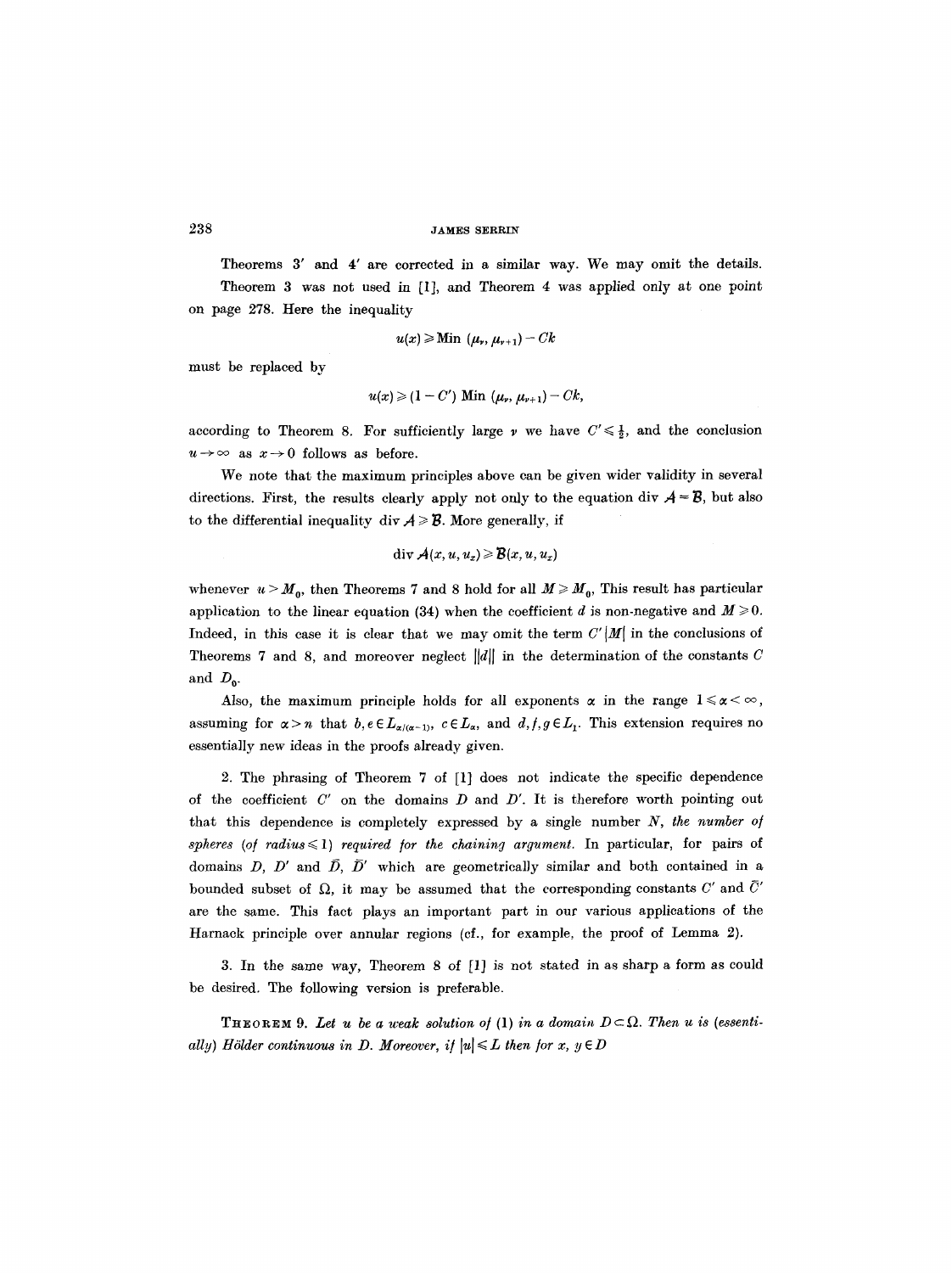$$
|u(x)-u(y)|\leqslant H(L+k')\left|\frac{x-y}{R}\right|^{\lambda},\,
$$

where  $H$  and  $\lambda$  depend only on the structure of  $(1)$ , and  $R$  is the maximum distance of x or *y* to the boundary of D, (or  $R = 1$  if this is smaller).

To see this, it is enough to replace the final sentence of the original proof by the following argument:

Let x be the point further from the boundary of D. If  $|x-y| \leq 2^{-(y+1)\alpha/\varepsilon}R$ , then by inequality (48)

$$
|u(x)-u(y)| \leq C(L+k')\left|\frac{x-y}{R}\right|^{\lambda}.
$$

On the other hand, if  $|x-y| \geq 2^{-(\gamma+1)\alpha/\epsilon}R$ , then since  $|u| \leq L$  we have

$$
|u(x)-u(y)|\leq 2L\leq CL\left|\frac{x-y}{R}\right|^{\lambda}.
$$

This completes the proof.

4. We observe (without proof) that assumption (8) in Chapter I of [1] can be replaced by the weaker condition (7). Condition (8), is required, however in Chapters II and III. Finally, though we shall not carry out the details, one can show that the hypothesis of Theorem 1 of the present paper can we weakened slightly to read

$$
b, e \in L_{n/(\alpha-1)}; \quad c \in L_{n/(\alpha-\varepsilon)}, \quad d, f, g \in L_{n/(\alpha-\varepsilon)},
$$

except that for  $\alpha = n$  we require  $b \in L_{n/(n-1-\epsilon)}$ .

- 5. One further reference should be included in the bibliography of [1], namely
- GEVREY, M., Sur certaines propriétés des fonctions harmoniques et leur extension aux équations aux dérivées partielles *C. R. Acad. Sci. Paris*, 183 (1926), 546-548.

In this paper there occurs for the first time a removable singularity theorem of interpolatory type for solutions of elliptic equations.

*Note:* This work was partially supported by the United States Air Force Office of Scientific Research under Grant No. AF-AFOSR-63-373.